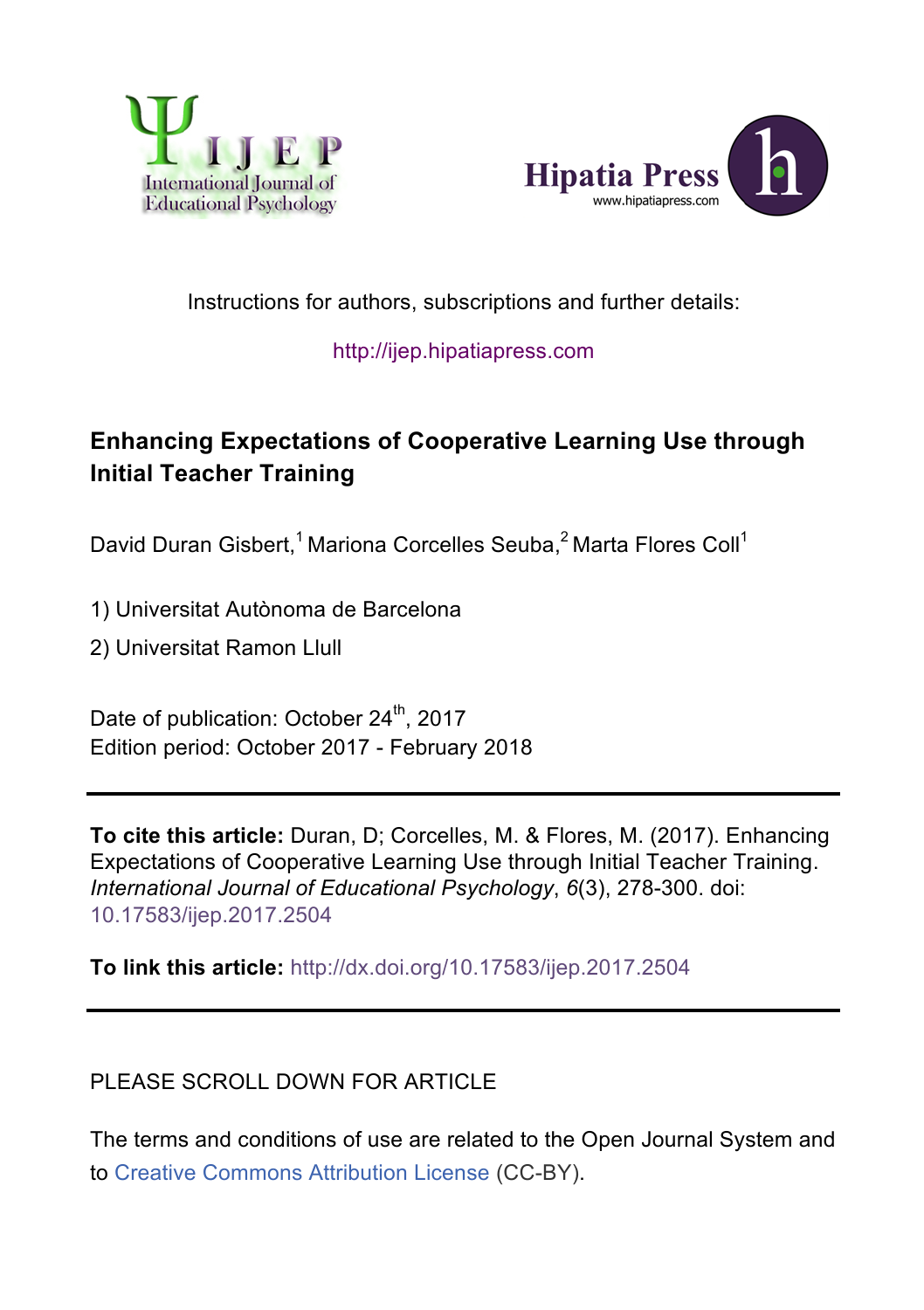*IJEP – International Journal of Educational Psychology, Vol. 6 No. 3 October 2017 pp. 278-300*

# **Enhancing Expectations of Cooperative Learning Use through Initial Teacher Training**

David Duran Gisbert Mariona Corcelles Seuba *Universitat Autònoma Barcelona Universitat Ramon Llull* Marta Flores Coll *Universitat Autònoma Barcelona*

# **Abstract**

Despite its relevance and evidence support, Cooperative Learning (CL) is a challenge for all educational systems due to the difficulties in its implementation. The objective of this study is to identify the effect of Primary Education initial teacher training in the prediction of future CL use. Two groups of 44 and 45 students were conceptually trained, with the latter also having the opportunity to experience CL in the university classroom. Opting for mixed methods research, this study tries to identify changes in a pre- and post-test Cooperative Learning Implementation Questionnaire and to explain possible changes through 4 focus groups. Quantitative results show differences in expectations of CL success and index of CL use for the group that had the CL experience. Qualitative data revealed that improvements can be explained by the increase in students' awareness of the learning opportunities that CL offered them, giving and receiving scaffolding help, preparing activities and enhancing motivation.

**Keywords:** Expectations, Cooperative Learning, initial teacher training, peer learning, peer tutoring

2017 Hipatia Press ISSN: 2014-3591 DOI: 10.17583/ijep.2017.2504

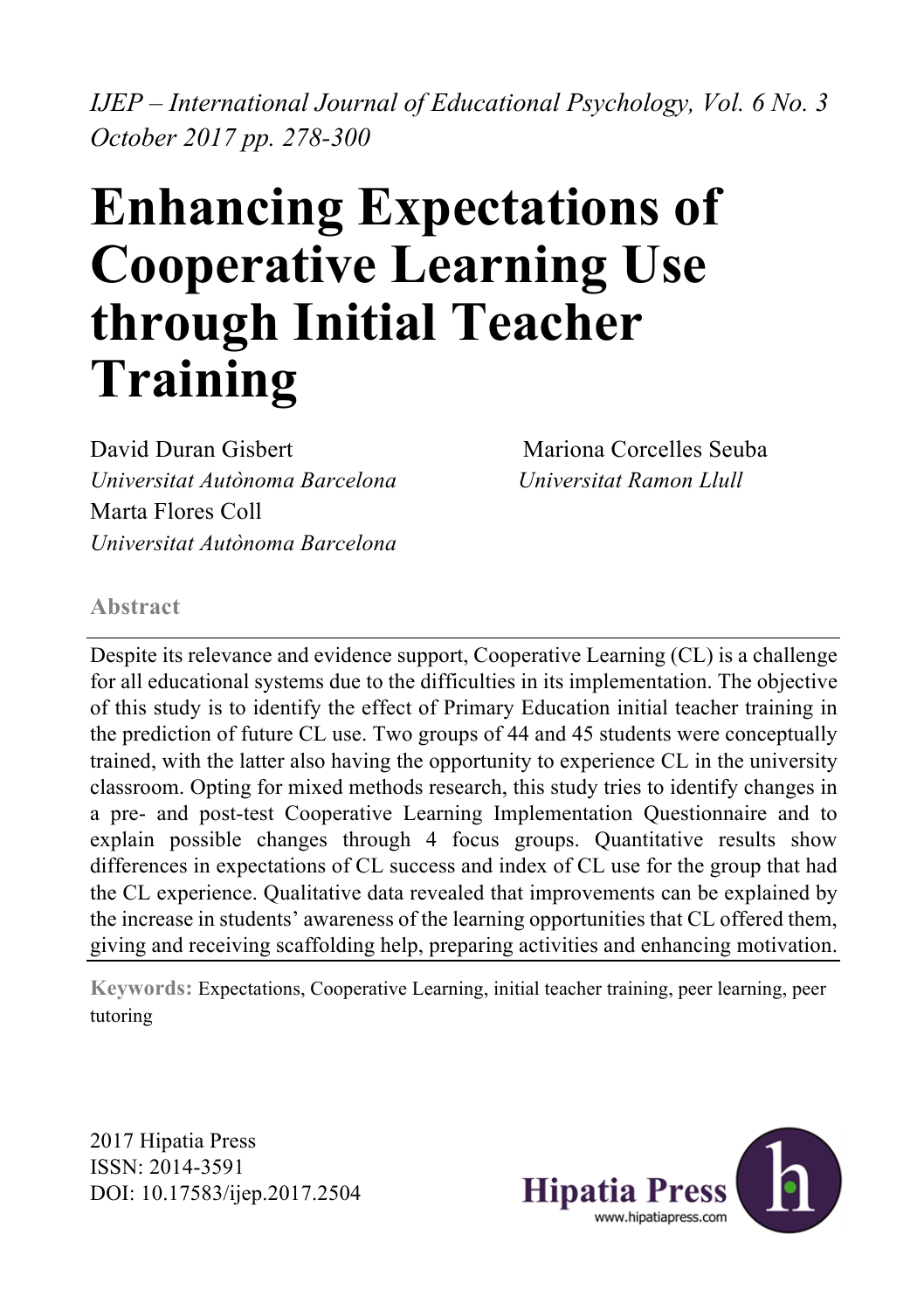*IJEP – International Journal of Educational Psychology, Vol. 6 No. 3 October 2017 pp. 278-300*

# **Mejora en la Expectativa de Uso del Aprendizaje Cooperativo a través de la Formación Inicial de Profesorado**

David Duran Gisbert Mariona Corcelles Seuba *Universitat Autónoma Barcelona Universitat Ramon Llull* Marta Flores Coll *Universitat Autónoma Barcelona*

#### **Resumen**

A pesar de la relevancia y evidencias que lo apoyan, las dificultades de implementación del aprendizaje cooperativo (AC) constituyen un reto para todos los sistemas educativos. Este estudio trata de identificar el efecto de la formación inicial del profesorado de primaria en la predicción del uso futuro del AC. Dos grupos de 44 y 45 estudiantes recibieron formación conceptual y el último, además, tuvo la oportunidad de experienciar el AC en las aulas universitarias. A través de un diseño de investigación mixto, el estudio identifica los cambios en una aplicación pre y posttest del Cooperative Learning Implementation Questionnaire y los explica con 4 grupos de discusión. Los resultados cuantitativos muestran diferencias en las expectativas de éxito y en la disposición general al uso del AC para el grupo que experienció el AC. Los datos cualitativos lo explican por el incremento de la consciencia de las oportunidades de aprendizaje que el AC les ofreció, recibiendo y ofreciendo ayuda andamiada, preparando actividades y aumentando la motivación.

**Palabras clave:** Aprendizaje cooperativo, Aprendizaje entre iguales, expectativas, formación inicial del profesorado, tutoría entre iguales.

2017 Hipatia Press ISSN: 2014-3591 DOI: 10.17583/ijep.2017.2504

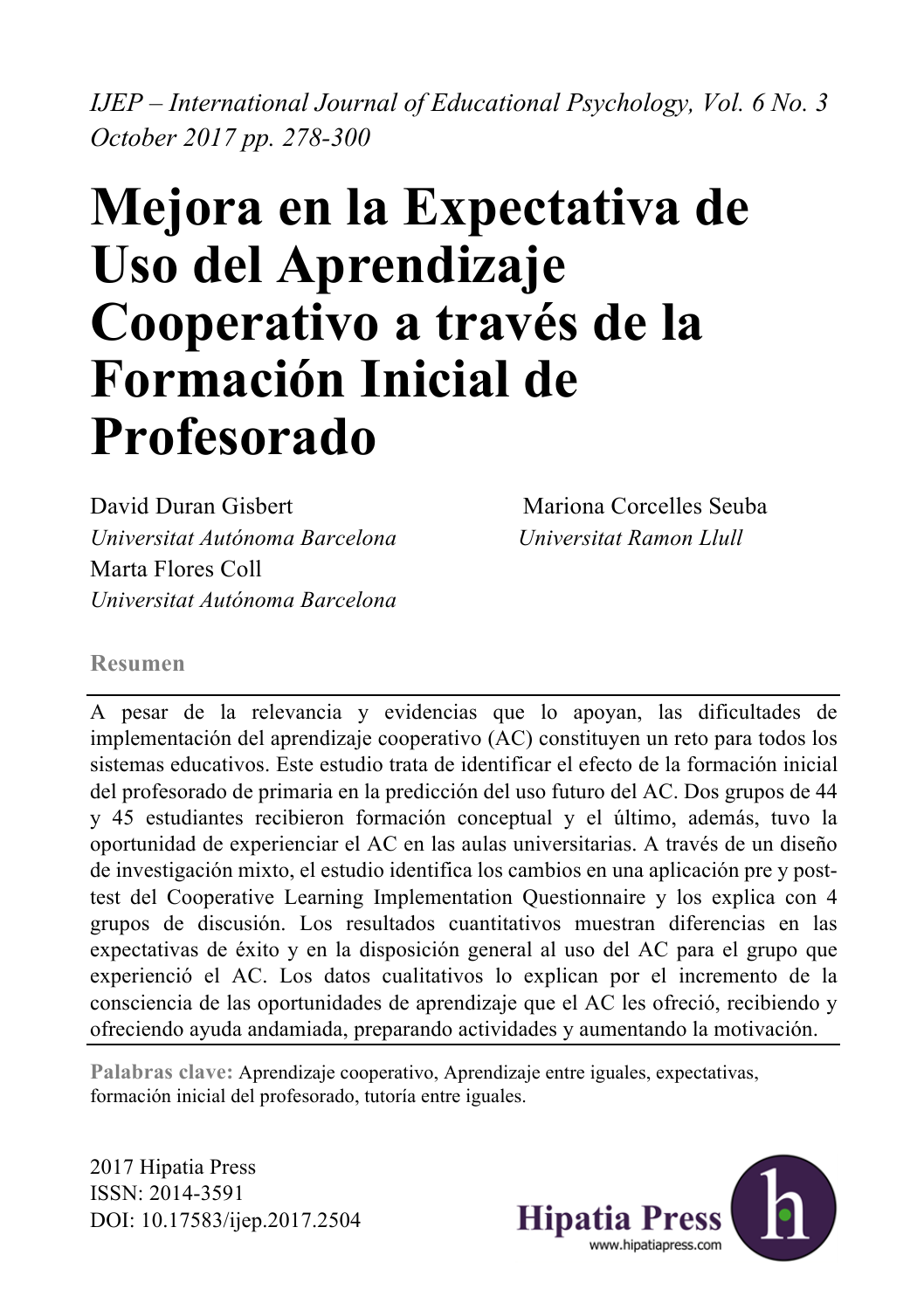ducational reforms at all levels and in all countries highlight the need to use Cooperative Learning (CL) as a teaching and learning strategy based on the active and main role of students (Barr & Tagg, 1995). ducational reforms at all levels and in all countries highlight the need<br>to use Cooperative Learning (CL) as a teaching and learning strategy<br>based on the active and main role of students (Barr & Tagg, 1995).<br>The education because cooperation is a key competence for the knowledge society (Rychen & Salganik, 2001); because it develops skills and attitudes needed for the democratic society (Sharan, 2015; or Perrenoud, 2001); because it is a learning motor, as we learn thanks to interaction with people who have a relatively higher competence level than our own and who can help us, with appropriate guidance, in the zone of proximal development (Wells, 1999); and because it is a valuable strategy for inclusive and quality education as it uses differences among students as a source of learning (Stainback & Stainback, 1999; Gillies, 2014). Moreover, following Johnson and Johnson (2014), CL is an essential tool to meet the challenges of the  $21<sup>st</sup>$  century: global interdependency, democratization, entrepreneurship, and interpersonal relationships.

However, although CL has been extensively studied by Educational Psychology (Johnson & Johnson, 2009), showing many educational benefits (see a recent meta-analysis by Kyndt, Raes, Lismont, Timmers, Cascallar, & Dochy, 2013), the reality is that its practical use in the classroom still faces many difficulties and resistance, regardless of the geographical or cultural context (Kagan, 2005; Hennessey & Dionigi, 2013; Lobato, 1998; Rué, 1998; Sharan & Sharan, 1994). Sharan (2010) summarized this paradox between the pedagogical value of CL and the problems of putting it into practice, and pointed at some elements to overcome this: training teachers in the conceptual bases of CL; distinguishing different types of methods and techniques; organizing interactions within the teams; and developing the new transformational (non-transmitting) role of teachers.

Regarding the first element, teacher training, many studies coincide in the fact that the difficulty of CL implementation has to do with the lack of knowledge or comprehension of such a method (Gillies & Boyle, 2008). In this respect, many teacher training projects and studies have been developed to see its long-term outcome (Ishler, Johnson, & Johnson, 1998; or Krol, Sleegers, Veenman, & Voeten, 2008).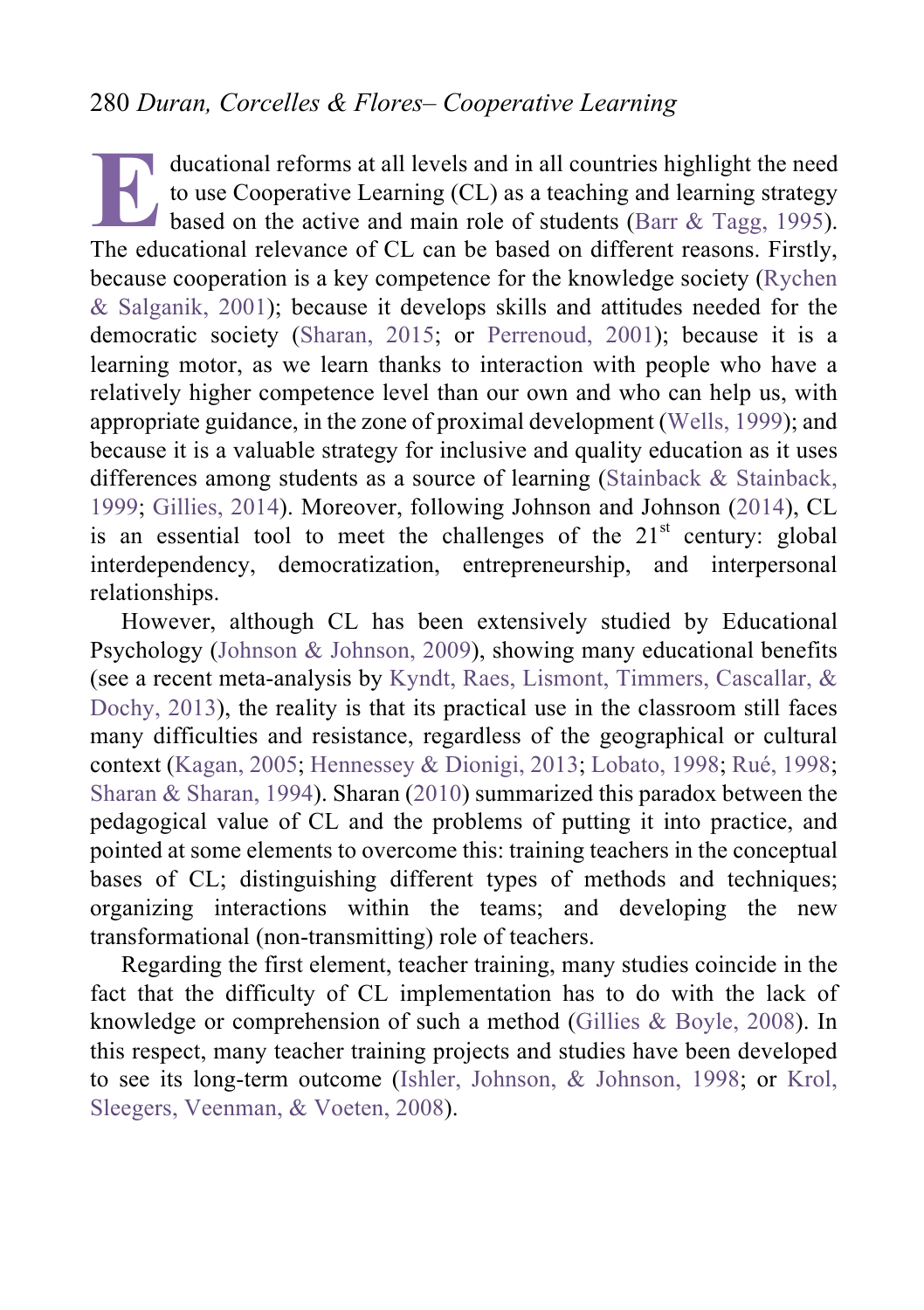In the field of initial teacher training, initiatives are being developed at universities (Cohen, Brody, & Sapon-Shevin, 2004), whose results seem to point to the need to consider at least two elements. On the one hand, there seems to be some agreement on the need to use experiential learning (Sharan, 2015), based on CL simulations that allow students to go beyond learning about CL to learning through CL, thus enhancing the conceptual shift (Koutselini, 2009). Another agreement that derives from initial training programmes is the necessary "coordination between what the interns see and do at the university and what they see and do in actual classrooms" (Cohen et al., 2004, p. 10).

Results from these studies show that training is necessary, but not enough (Abrami, Poulsen, & Chambers, 2004; or Sharan, 2010). It seems then that the challenge has to do with this new teaching role, which overcomes the old transmitting role. In CL, teachers are not a transmitter of knowledge, but instead someone able to structure scenarios that guarantee appropriate interdependency and interaction among students, as well as promote and support productive and constructive ways of relating, dialogue and communication; transferring to students both control as well as the main role in the activity (Mayordomo & Onrubia, 2015). The teacher's role in these CLorganized classrooms requires the development of specific competences (Gillies, 2007; or Sharan, 2015). Kaendler, Wiedmann, Rummel, and Spada (2015) presented a first theory and research framework on the competences to implement CL in the classroom, organizing it into three classical moments: before the interaction among students (pre-active or planning); during the interaction among students (inter-active), and at the end of the activity (postactive or reflective).

Although the planning and reflective stages may and should be taught in CL conceptual training, those competences involved while students work in teams can only be learnt experientially, as has been advocated, by placing students in CL-organized classrooms (Jolliffe, 2015). In this respect, offering situations where prospective teachers can not only see, together with their university teacher, how to develop their role, but also experience it, may be a powerful way of improving expectations of CL use.

These expectations are related to the concepts that these teachers have about the teaching-learning processes, that is, their representations about what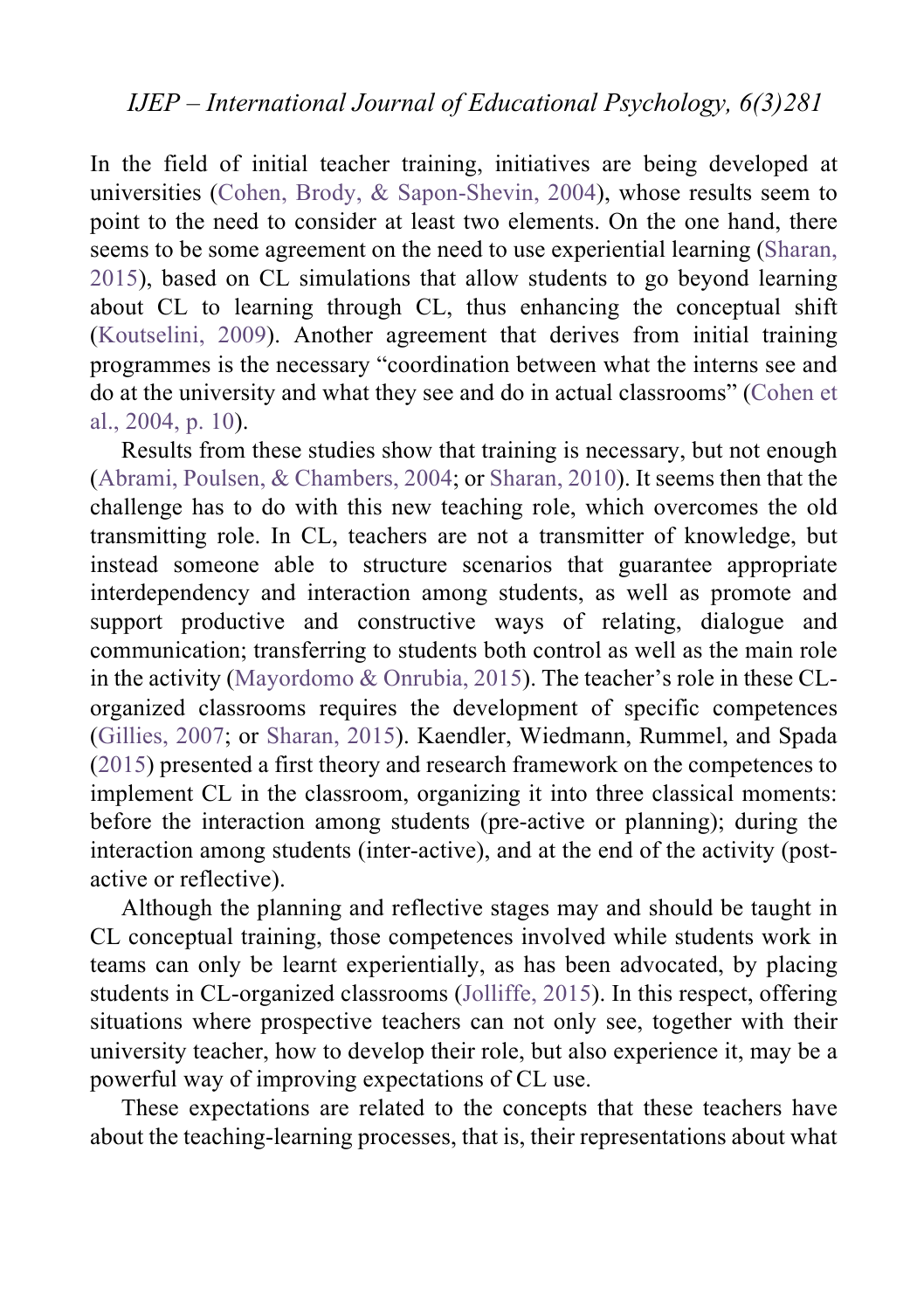learning and teaching means in a cooperative learning context and their role in this process (Ruys, Van Keer, & Aelterman, 2014). As pointed out by Veenman, van Benthum, Boosma, van Dieren, and van der Kemp (2002), the higher the degree of familiarity and competence concerning cooperative learning, the more favourable attitudes the teachers will develop towards it and the easier it will be for them to implement it in the classroom. Thus, the teachers' perceptions about CL are a key aspect that allows us to explain, to a great extent, the decision to implement CL as educational innovation in the classroom, its effectiveness, and persistence of use (Gillies & Boyle, 2008; Prieto, Fernández, Cecchini, Méndez & Méndez, 2016). In this respect, Abrami et al. (2004) designed the CLIQ questionnaire (*Cooperative Learning Implementation Questionnaire*) to assess teachers' perceptions concerning CL use and to get to know the reasons why they decide to implement it and persist in its use. The questionnaire is based on three factors: value, expectancy, and cost.

Value items assess to what extent teachers perceive CL as beneficial for the teachers themselves (coherent with their teaching philosophy and as an aspect for professional improvement) and for the students (increase in academic performance and improvement in interpersonal attitudes and skills).

Expectancy items explore the teachers' perceptions concerning CL use and expected results. On this scale are the teacher's internal attributions (assessment of their own skills and their perception of self-efficacy) and external attributions (perception of the students' characteristics, the classroom context, and support given by the educational institution).

Finally, cost items assess perceptions of the physical and psychological cost of CL use, which acts as discouragement to putting it into practice. It includes items related to time needed to prepare classes, effort and preparation of special materials.

From the results obtained after applying the questionnaire to more than 1000 teachers, the authors developed a theoretical model where they weighed up these three factors to estimate differences between teachers using CL in their classrooms and those who did not. This model can be summarized in the following equation:  $(0.44 \times \text{expectancy}) + (0.04 \times \text{value}) - (0.01 \times \text{cost}) =$ Index of cooperative learning use. This model considers that expectancy of success plus the value of the implementation minus costs associated with its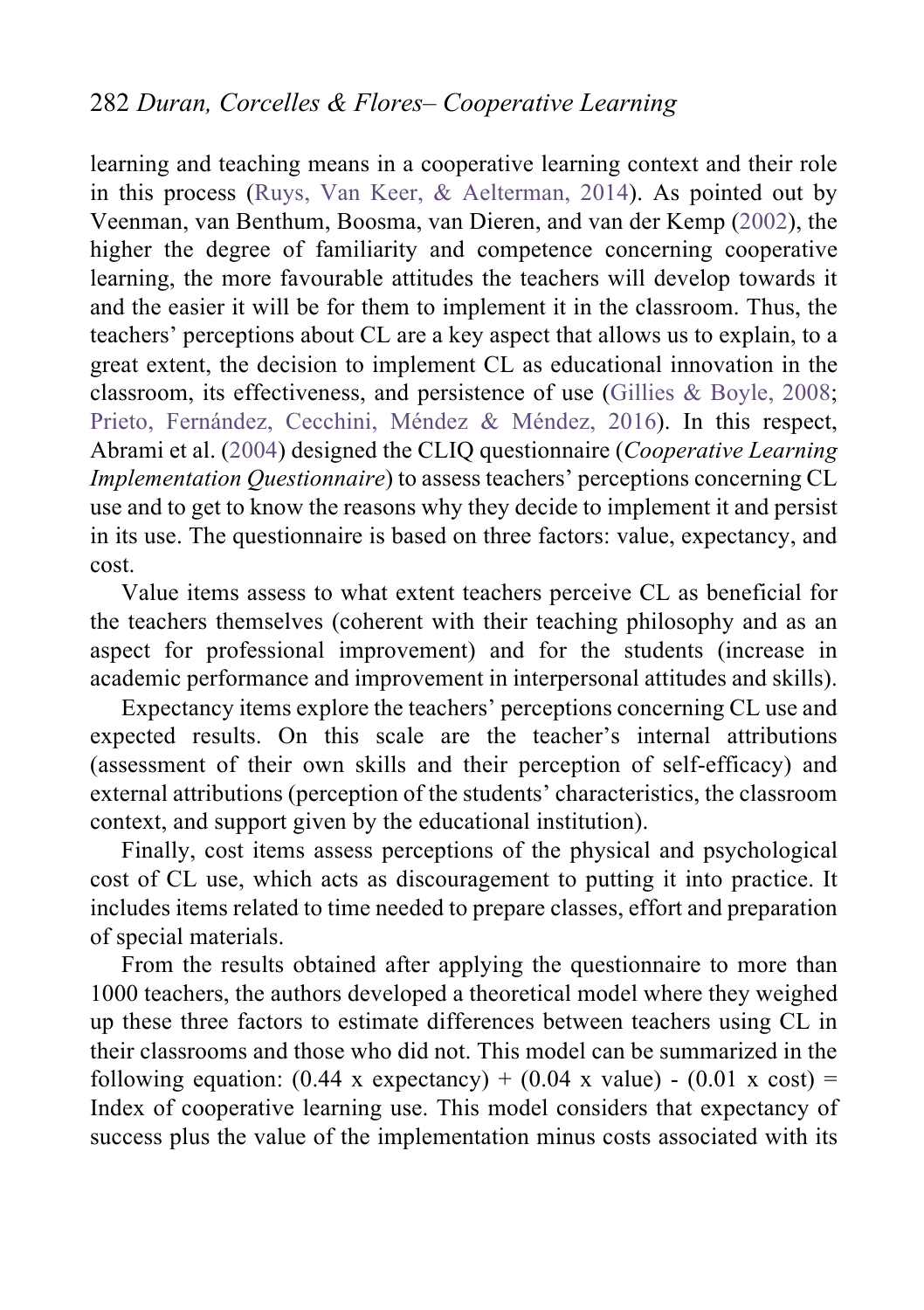implementation may account for more than 40% of variance in the extent to which teachers introduce CL regularly into their daily routine.

Given this background, it is relevant to continue studying this field as, although some factors that can determine the degree of CL use by teachers have been identified, we still do not know what performances may have greater influence on future CL use in initial teacher training. The point is to improve expectations of CL use and thus guarantee necessary learning concerning CL implementation in the classroom when they work as teachers, so that CL becomes a usual practice in schools. To this end, the main objective of this research is to get to know the repercussions of conceptual and experiential training on the expectations of CL use by prospective teachers and to analyse possible causes behind them.

For this reason, we designed a research study based on two groups of prospective teachers. The first group (A) received only conceptual training in CL, and the second group (B), in addition to conceptual training in CL, were offered to experience the CL method through two peer tutoring (PT) activities in their university classroom.

We start from the hypothesis that the group of students that experienced CL (group B) would improve expectancy of success in CL use, as well as in the value given to CL, and, on the contrary, and logically, there would be lower perceptions about the physical and psychological cost involved by CL implementation in the classroom. In short, this group of students was expected to have better results in the overall Index of CL use than the students who only received conceptual training (group A).

Moreover, we aim to enrich results with a look into the causes that lead to such changes from the following questions:

- (a) What process elements in their experience are responsible for their own learning, both tutors and tutees, and possible cause for the changes in the results of the Index of CL use?
- (b) What key aspects have to be taken into account for the future use of PT (as a type of CL) in Primary Education classrooms?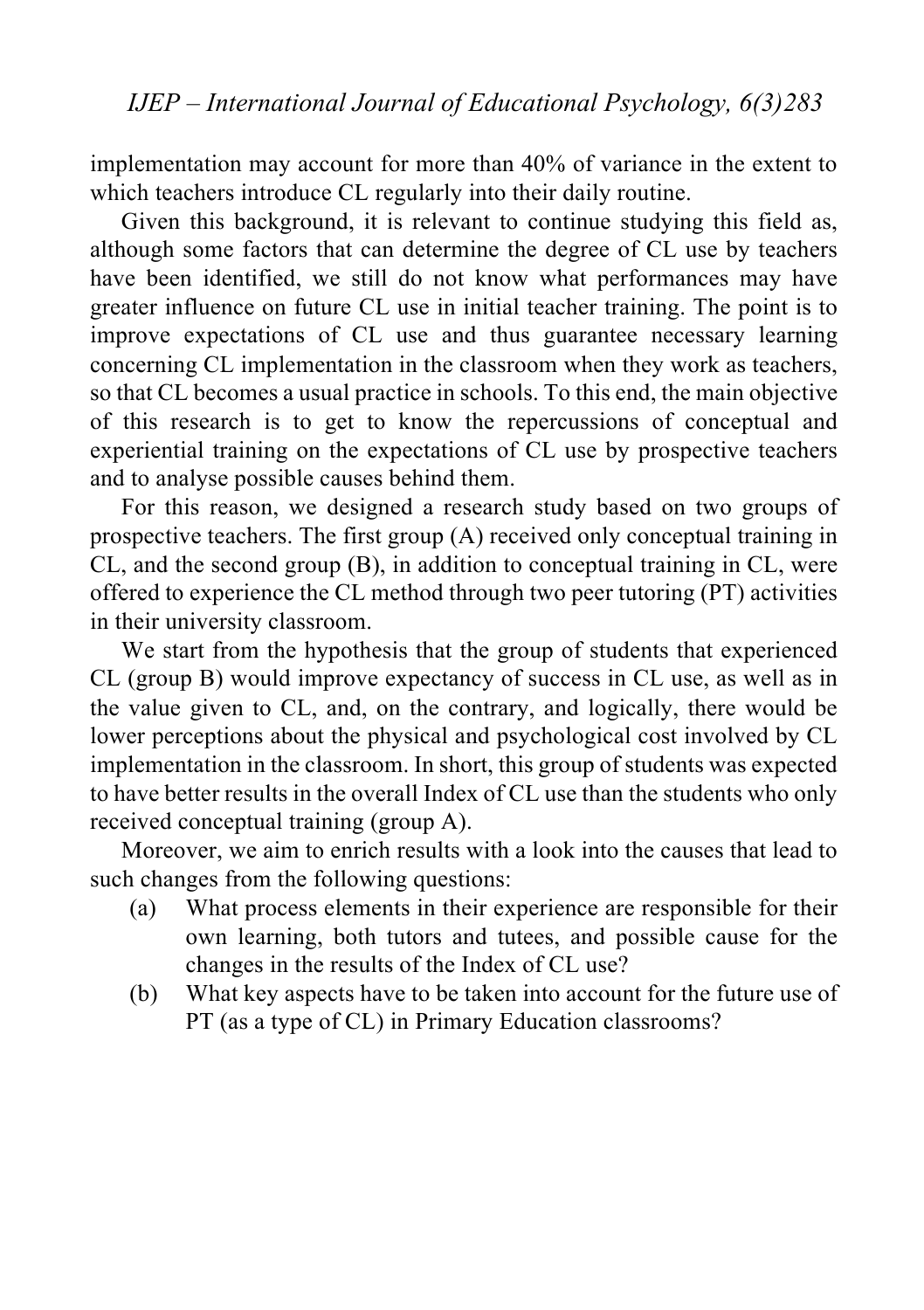#### **Method**

To develop this research, and following recommendations by Sharan (2010), two groups of students (A and B) received conceptual training in CL in 4 sessions, with a total of 6.5 hours and in 2 subjects in the first term of their  $3<sup>rd</sup>$ year in the Primary Education degree course. The subjects belonged to the departments of Evolutionary and Educational Psychology: Learning and Development 2; and Language and Literature Didactics: Languages and Learning. The training objective was to have them get to know CL and its characteristics, different CL methods to implement it, as well as to promote reflection on the elements to be considered to design classroom interventions which include cooperative methods and on the teacher's role in the cooperative classroom. At the same time, students were presented with the PT programme *Leemos en pareja* [Reading in pairs] (Duran et al., 2016), with the participation of two teachers who coordinate the network of schools developing this programme, and some activities and materials were analysed. In the final exams of both subjects, knowledge worked on in these sessions was evaluated.

One of these groups (B) also had the chance to use one of these methods, PT (Topping, Duran, & Van Keer, 2016), for two sessions in 2 subjects of the same departments in the second term of the academic year: Differences and Inclusion, and Linguistic Project and Multilingualism, respectively. In each of these sessions, a group of 8 students, who acted as tutors, prepared some materials for the subject to be learnt by teaching them to groups of 5 peers respectively (who acted as tutees), asking them questions to activate previous knowledge and generate motivation, giving examples to explanations, questioning comprehension, and monitoring their solving of a problem. Finally, tutees and tutor assessed the session and their role.

#### **Design**

This research is based on a mixed-methods sequential explanatory design (Creswell, 2015), combining a pre/post-test quasi-experimental design to detect changes with a qualitative study based on the analysis of the process from data collected in focus groups to explain possible changes detected.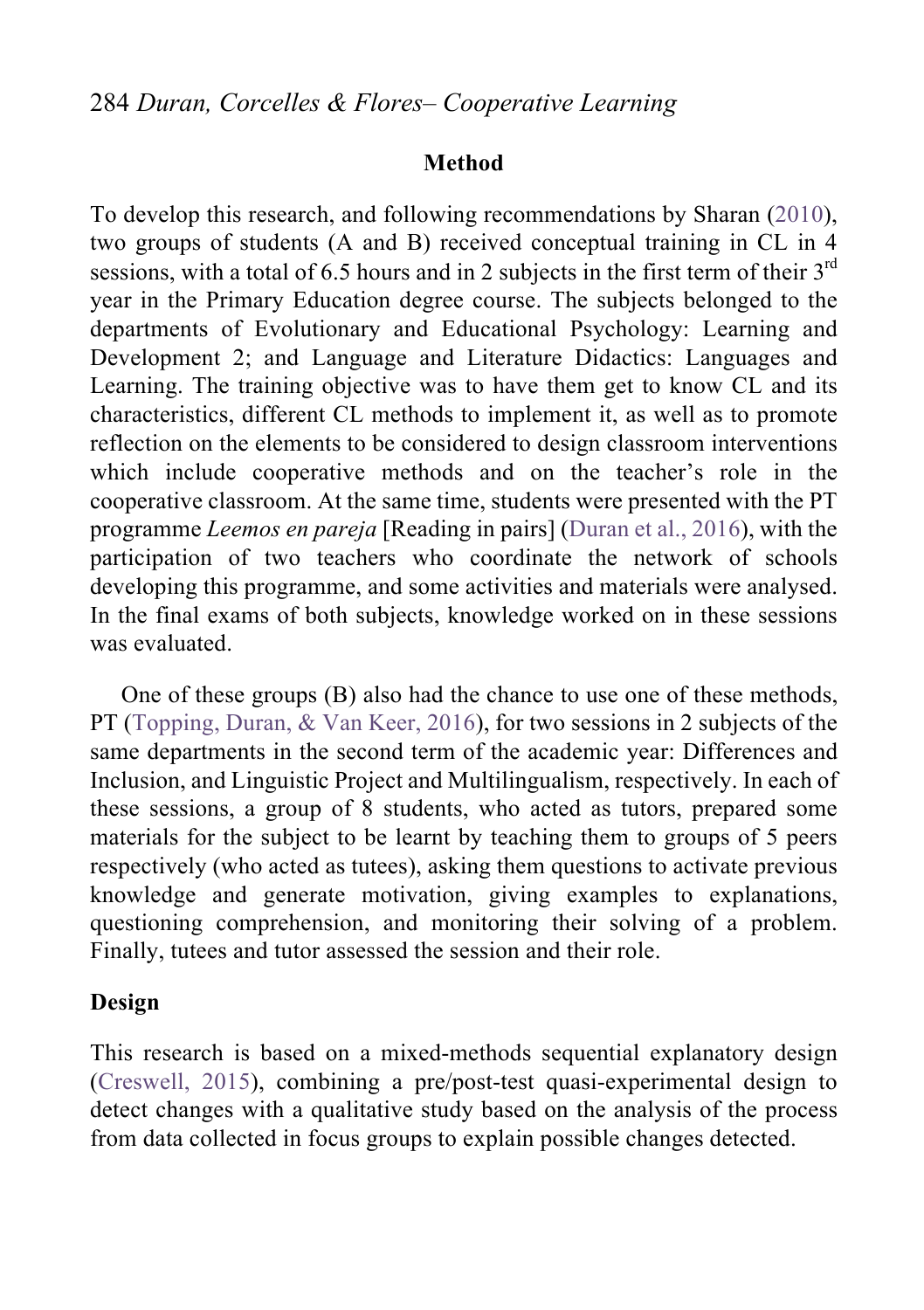#### **Sample**

The sample consisted of 89  $3<sup>rd</sup>$ -year students of the Primary Education degree at the Universitat Autònoma de Barcelona, divided into two groups: Group A consisted of 44 students who received conceptual training in CL; and group B consisted of 45 students who received conceptual CL training and experienced CL. Students were distributed into the group at random. All participants had been previously informed about the objectives of this research and voluntarily accepted to participate in the study.

#### **Instruments**

The following instruments were used in this study:

CLIQ: Cooperative Learning Implementation Questionnaire (Abrami et al., 2004), to assess students' perceptions concerning CL implementation. CLIQ consists of 48 items grouped in three scales: value given to CL, expectancy of CL success, and perceived costs for its implementation. These scales have good internal consistency (0.74, 0.86, and 0.87, respectively). Items were measured with a Likert scale, from 1 (totally disagree) to 5 (totally agree).

Focus groups: After the two sessions when students experienced PT, 4 focus groups were carried out: 2 with all the students that had acted as tutors (8 per session), and 2 with students that had been tutees (a random selection of 8 -one per group- per session). In the groups, students discussed their learning through experiencing PT in university classrooms according to the different roles. They also looked into the characteristics of CL, particularly PT, in Primary Education classrooms.

#### **Data Collection and Analysis**

Firstly, and prior to data collection, the objectives of this research were explained to the teachers that had to develop the conceptual training in both groups, and they were also told about the objectives, structure and content of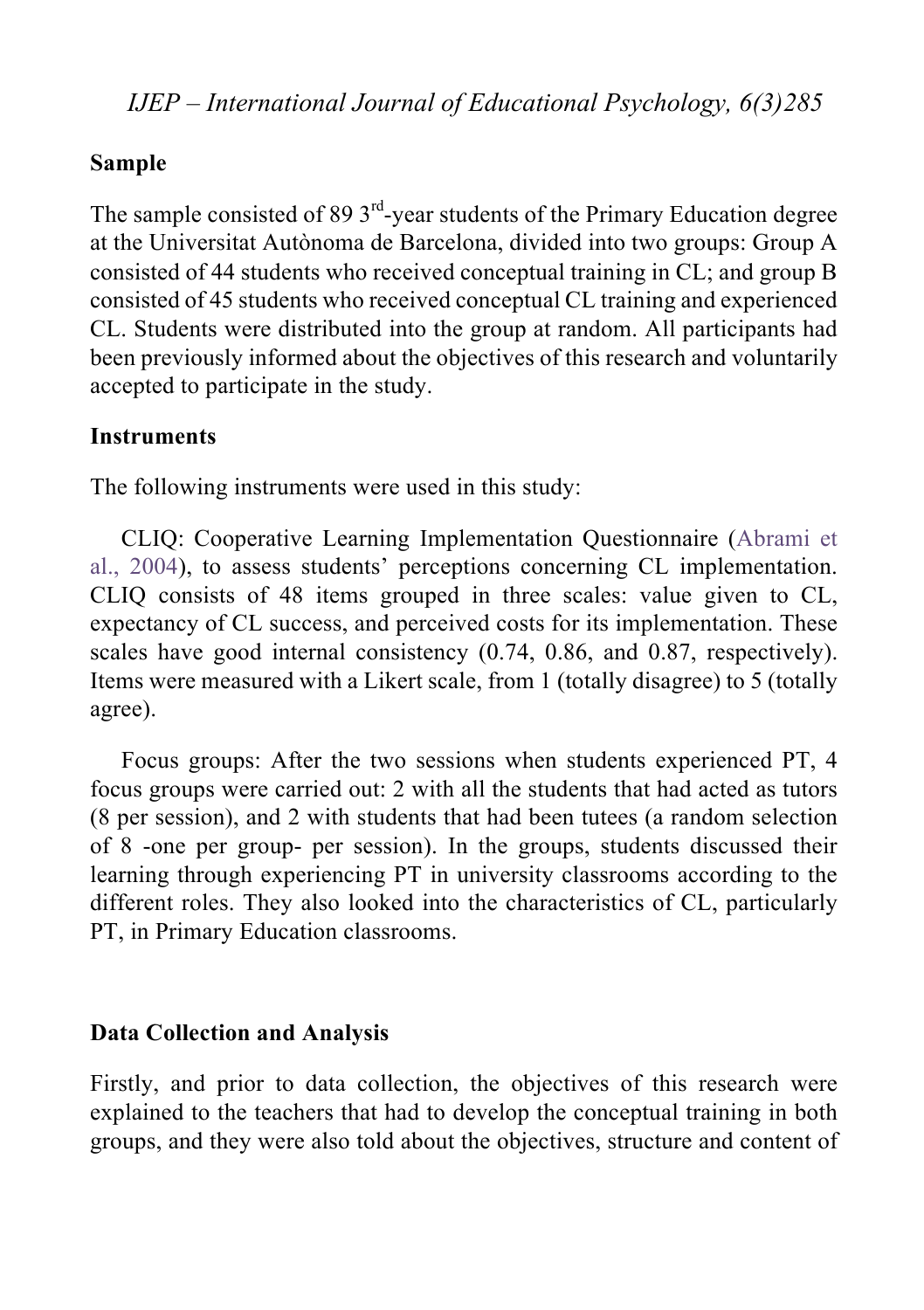their training workshop in order to ensure similarity. Secondly, students in groups A and B were administered the CLIQ questionnaire twice, at the beginning –before training- and at the end of the term, as pre- and post-test. And finally, 4 focus groups were carried out and audio recorded, 2 with students that had acted as tutors, and the other 2 with students that had been tutored, both from group B.

For the statistical analysis of data obtained from the questionnaire, the IBM<sup>®</sup> SPSS<sup>®</sup> Statistics v.22 software was used. For all the statistical tests, the level of nominal significance was  $5\%$  (p <0.05). The variables in the questionnaire were summarized by using descriptive measures (mean and standard deviation). To ensure basal homogeneity between groups, a comparative analysis was carried out at the beginning (baseline analysis). The differences between the two groups in the pre-test were assessed by using Student's t-test. Due to the lack of homogeneity between groups A and B (see Table 1), a general linear model was applied, including all those non-balanced variables. The model was adjusted to explain results in the post-test in relation to results in the pre-test, the group and the interaction between pre-test result and group. Multiple group comparisons were carried out by applying the Bonferroni correction for multiplicity of contrasts.

|            | Group A $(n=44)$ | Group B $(n=45)$ |
|------------|------------------|------------------|
|            | Pre-test         | Pre-test         |
| Expectancy | 47.95 (8.18)     | 57.36 (5.71)     |
| Value      | 62.95(5.22)      | 63.36 (4.74)     |
| Cost       | 20.64(2.37)      | 20.04(2.6)       |
| CL Index   | 23.41 (3.74)     | 27.73 (2.57)     |

|  |  |  |  |  | Descriptive Statistics of pre-test for groups A and B. Mean (Standard Deviation) |  |
|--|--|--|--|--|----------------------------------------------------------------------------------|--|
|  |  |  |  |  |                                                                                  |  |

Table 1

Regarding data collected from focus groups, they were transcribed and qualitatively analysed from the Grounded Theory (topic analysis) and using the Atlas-ti qualitative data analysis programme. Once the category system was agreed on and established, two previously trained researchers analysed and categorized the four focus groups independently. At random, 25% of the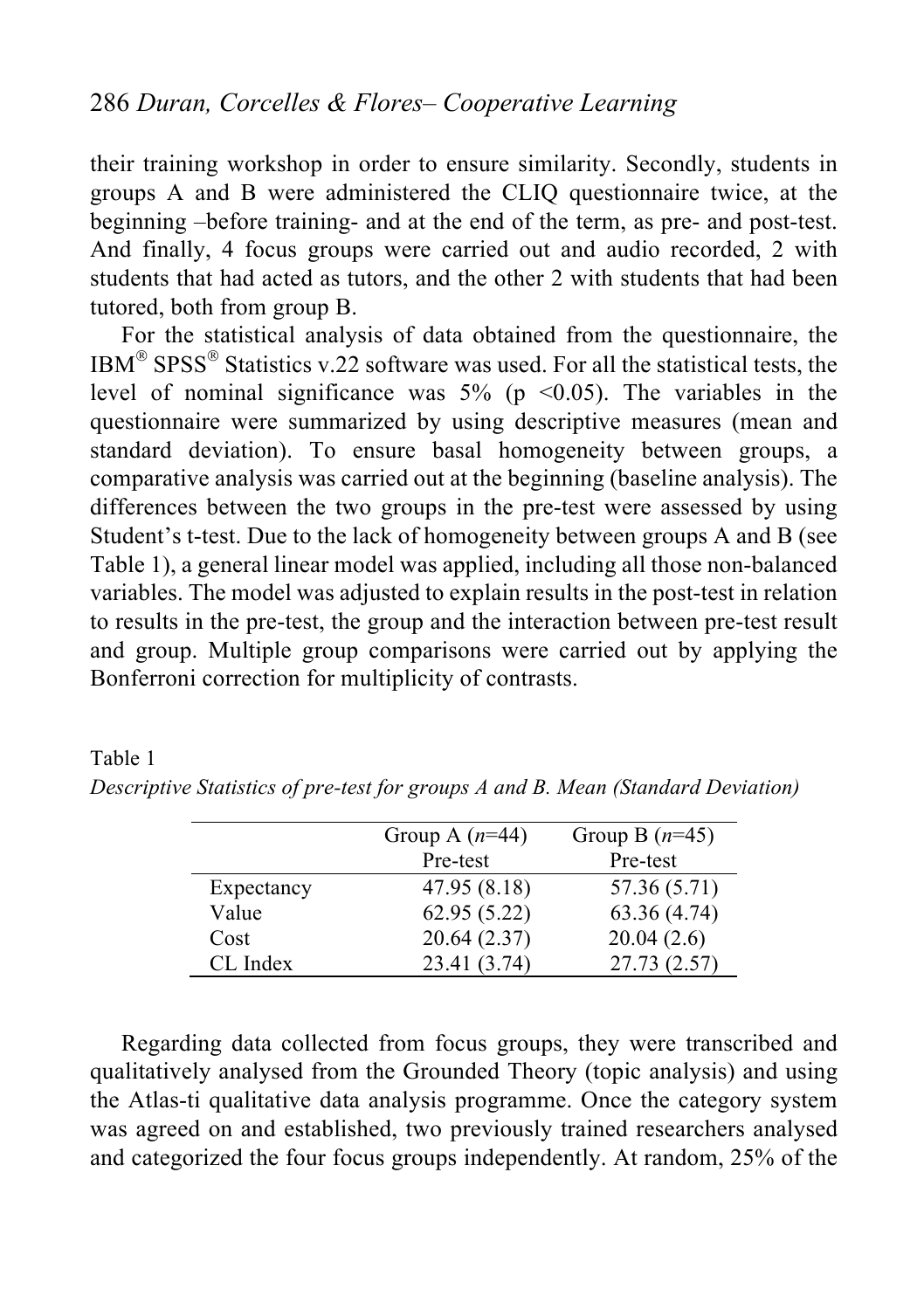*IJEP – International Journal of Educational Psychology, 6(3)287*

total data analyzed were selected to check the degree of agreement between the two experts. Their degree of agreement was 96%. The few cases with disagreement were discussed until reaching 100% agreement.

#### **Results**

Firstly, we present results for the hypothesis from the statistical analysis of the questionnaires. Regarding descriptive statistics for post-test variables, the results of applying the linear regression model, including non-balanced variables (see Table 2), show that group B has higher scores than group A in the scales Expectancy, Value, Index of CL, and also in the Cost scale.

Table 2 *Descriptive Statistics of post-test for groups A and B*

|            | Group A $(n=44)$ | Group B $(n=45)$ |
|------------|------------------|------------------|
|            | Post             | Post             |
| Expectancy | 75.59 (6.75)     | 77.13 (7.03)     |
| Value      | 86.93 (5.73)     | 87.29 (6.74)     |
| Cost       | 17.09 (3.98)     | 18.02 (3.89)     |
| CL Index   | 36.56 (3.12)     | 37.24 (3.27)     |

Results of multiple comparisons between groups (see Table 3) showed significant differences between groups A and B in the Expectancy scale  $(t=2.856; p=0.005)$ . Group B had a score 3.58 points higher than group A.

Regarding the Value scale, there were no significant differences between groups A and B. About the Cost scale, there were no significant differences between groups A and B either.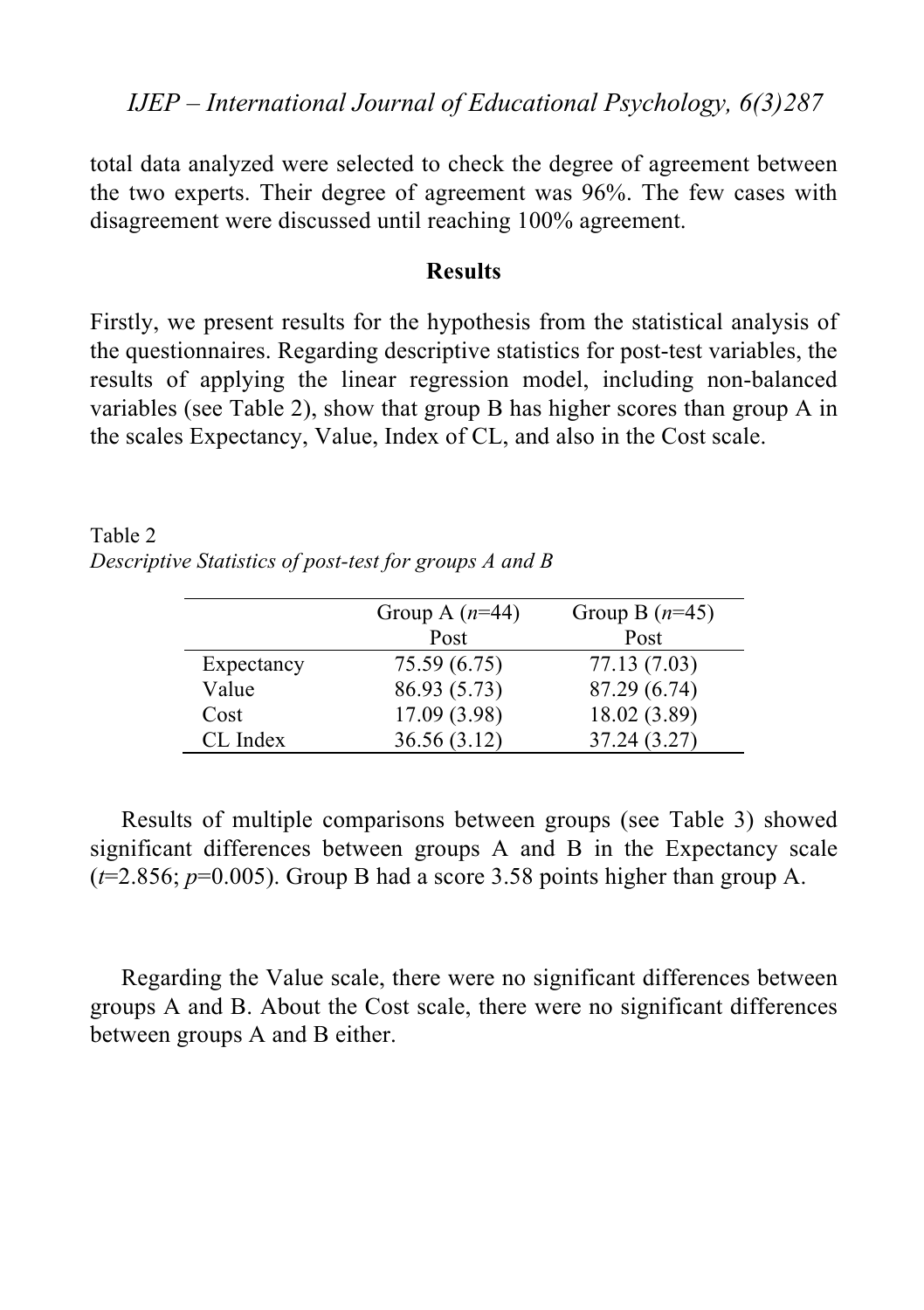Table 3

*Differences between groups A and B in the Expectancy, Value and Cost Scale (posttest)*

| Model                    | Sig.<br>95% Confidence Interval<br>B<br>t |          |      |             |                    |
|--------------------------|-------------------------------------------|----------|------|-------------|--------------------|
|                          |                                           |          |      | Lower Bound | <b>Upper Bound</b> |
| Expectancy               |                                           |          |      |             |                    |
| Intercept                | 72.503                                    | 12.020   | .000 | 60.510      | 84.496             |
| Expectancy               | .064                                      | .519     | .605 | $-182$      | .311               |
| $[Group\_exp2=$<br>$B$ ] | 33.668                                    | 2.856    | .005 | 10.227      | 57.108             |
| [Group_exp2=A]           | $0^a$                                     |          |      |             |                    |
| Value                    |                                           |          |      |             |                    |
| Intercept                | 92.624                                    | 7.942    | .000 | 69.434      | 115.813            |
| Expectancy               | $-.090$                                   | $-.490$  | .626 | $-.458$     | .277               |
| $[Group\_exp2=$<br>B]    | $-9.927$                                  | $-.554$  | .581 | $-45.529$   | 25.676             |
| [Group_exp2=A]           | $0^a$                                     |          |      |             |                    |
| Cost                     |                                           |          |      |             |                    |
| Intercept                | 28.726                                    | 5.995    | .000 | 19.199      | 38.253             |
| Expectancy               | $-.564$                                   | $-2.444$ | .017 | $-1.023$    | $-.105$            |
| [Group_exp2=<br>$B$ ]    | 4.976                                     | .781     | .437 | $-7.697$    | 17.650             |
| [Group exp2=A]           | $0^a$                                     |          |      |             |                    |

Finally, concerning the calculation of the Index of CL use (see Table 4), results show significant differences between groups A and B. Particularly, group B had 1.63 points more than group A.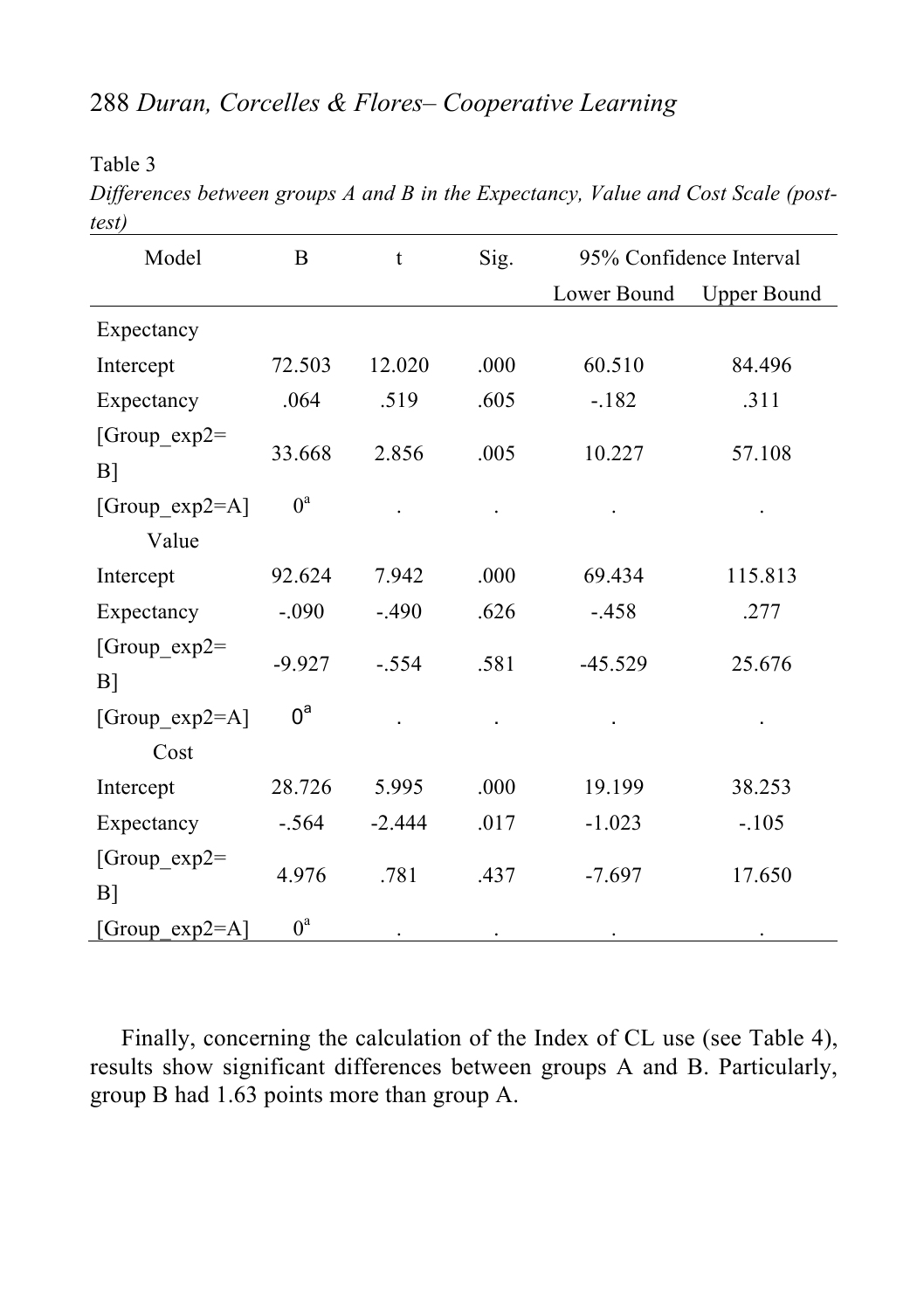| Differences between groups A and B in the Index of CL use |             |        |      |                         |             |  |
|-----------------------------------------------------------|-------------|--------|------|-------------------------|-------------|--|
| Model                                                     | В           |        | Sig. | 95% Confidence Interval |             |  |
|                                                           |             |        |      | Lower Bound             | Upper Bound |  |
| Intercept                                                 | 35.168      | 11 779 | .000 | 29.232                  | 41.105      |  |
| Expectancy                                                | .060        | .474   | .637 | $-191$                  | .310        |  |
| [Group $exp2=EG$ ]                                        | 16.263      | 2.770  | .007 | 4.590                   | 27.936      |  |
| $ Group \exp2=C $                                         | $0^{\rm a}$ | ۰      | ٠    |                         | ۰           |  |

Table 4

After these quantitative results, results from the analysis of the focus groups are presented, using the following thematic axes: learning perceptions of tutors and tutees; and CL characteristics that students highlighted, particularly concerning PT. As a result of this decision, the following system of categories was developed (see Table 5) from the analysis of audio material collected in the focus groups.

# Table 5

Ē,

|    | System of Categories           |                                        |
|----|--------------------------------|----------------------------------------|
| 1. | Tutor's learning               | 1.1 Leader of the learning process     |
|    |                                | 1.2 Peer learning                      |
|    |                                | 1.3 Previous preparation of activities |
|    |                                | 1.4 Motivation                         |
| 2. | Tutee's learning               | 2.1 Significant materials              |
|    |                                | 2.2 Peer learning                      |
|    |                                | 2.3 Cooperative method                 |
| 3. | Outstanding CL characteristics | 3.1 Student autonomy                   |
|    |                                | 3.2 Initial training                   |
|    |                                | 3.3 Type of tutoring                   |
|    |                                | 3.4 Involvement of teachers            |
|    |                                | 3.5 Use of resources                   |
|    |                                | 3.6 Family participation               |
|    |                                | 3.7 Inclusive programme                |
|    |                                |                                        |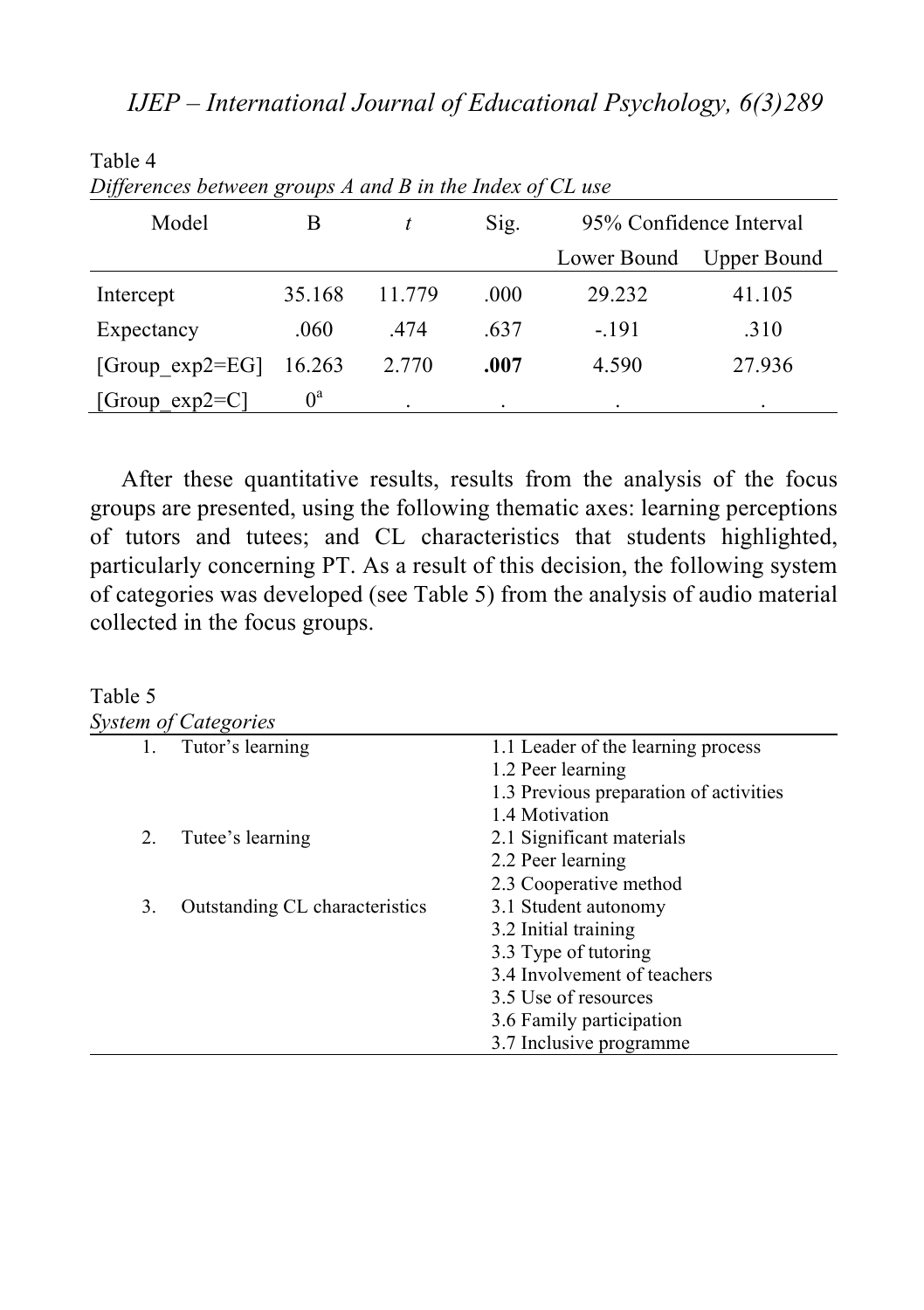We will now see results by dimensions. Regarding the first one, the aspects that students perceived as responsible for the tutors' learning are related to their leadership in the learning process, peer learning, previous preparation of activities, and also greater motivation, probably due to their taking on the role of tutors.

Students in the focus groups pointed at the idea that tutors' learning had to do with the opportunity to lead the learning process which, in the end, will be the role that they will have to implement in their prospective professional development.

As prospective teachers, having to develop the role of tutor helps you to prepare yourself to teach others. At the end of the day, this is the role that we will have to develop (Tutor 3).

Moreover, they clearly identified that the role of tutor means taking on responsibility, making decisions and assessing the way to follow, considering the different answers received; this can be observed in the following comment, given by a tutee:

At least, my group's tutor has shown her responsibility in a dialogical way. There was restlessness about her, she showed some sort of nervousness such as: this has to be done and has to be done like this, what do you think?... and probably the change of perspective might have been some double learning for her (Tutee, 5).

Another aspect that responses of the focus groups focused on was the possibilities of peer learning by tutors, resulting from the dynamics of PT. In this respect, students highlighted that learning which they could develop from interactions with tutees. In this sense, considering the degree of learning from other people's divergent answers, one of the tutors commented:

I had an idea of what they could answer or not, but instead the peers I had as tutees answered something completely different to what I had thought. Therefore, you have the strategy you have prepared plus the one that your tutees give you (Tutor 8).

Both tutors and tutees also observed the importance of previously preparing materials for working sessions as an element of learning for tutors.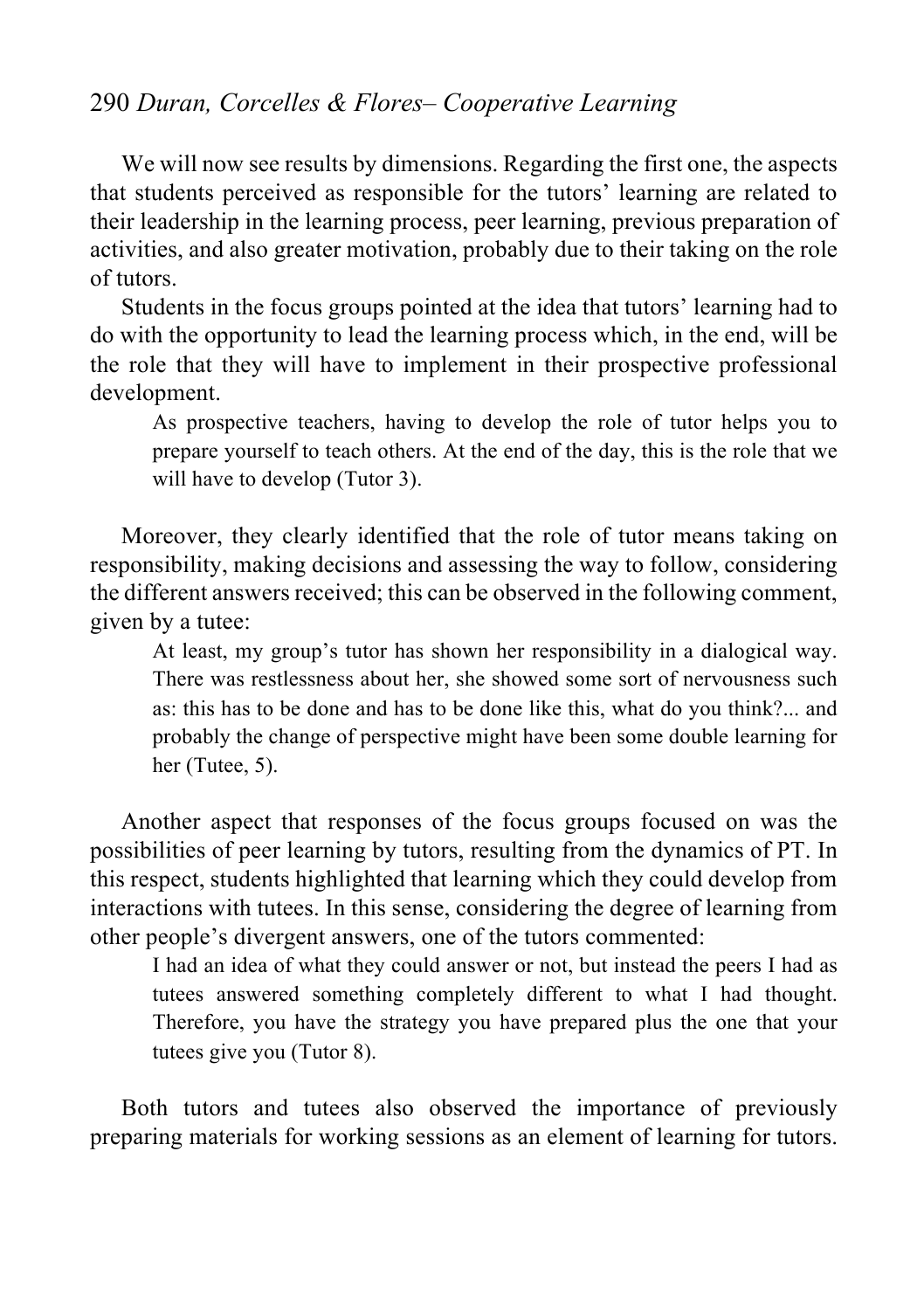Tutees highlight the strategies that the tutor carries out previously and which also reinforces the previous category of the richness of peer learning:

The tutor has learnt because she has had to prepare the task and has had to think about the strategies that every student could use, and when we said something to her that she mightn't have written, she then just thought: yes, yes, it's true. Thus, she was adding what she had prepared and she could add more things (Tutee 6).

The last highlighted aspect which, according to the focus groups, could have resulted in some learning for tutors, refers to motivation. The tutors' involvement in performing their role properly in order to guarantee the tutees' learning is an aspect that promotes significant learning and enhances studying content in more detail.

Once the tutors' and tutees' interventions in the focus groups are analyzed, we can clearly identify some of the key elements in the tutor's role that promote the tutee's learning, the development of the tutor role and the tutor's own learning. Firstly, feeling that the tutor is leading the tutee's progress of learning as well as their own can raise the tutor's awareness of the learning process and the search for the best strategies to promote it. This aspect can also be reinforced because the tutor prepares the PT sessions beforehand and plans the best strategies to guide the tutee's learning by offering scaffolding prompts rather than constructed answers. They also expressed the richness of the dialogue and discussion of the divergent aspects between the partners. This dialogue can strengthen their responses, generated by contrasting different points of view and by contributions from both partners. Finally, another crucial aspect in the tutor's learning was apparent from their motivation in performing the tutor's role, in the efficiency and success in achieving the progress of the tutee's learning, and, indirectly, the progress in their own learning. In short, the performance of the tutor role enhances the tutors' own learning because they must transcend the learner role to be placed in the role of teacher.

The answers regarding the possible causes for the learning developed by tutees in their experiential process were collected into three categories: significance of materials used, learning opportunities resulting from PT, and learning the cooperative method.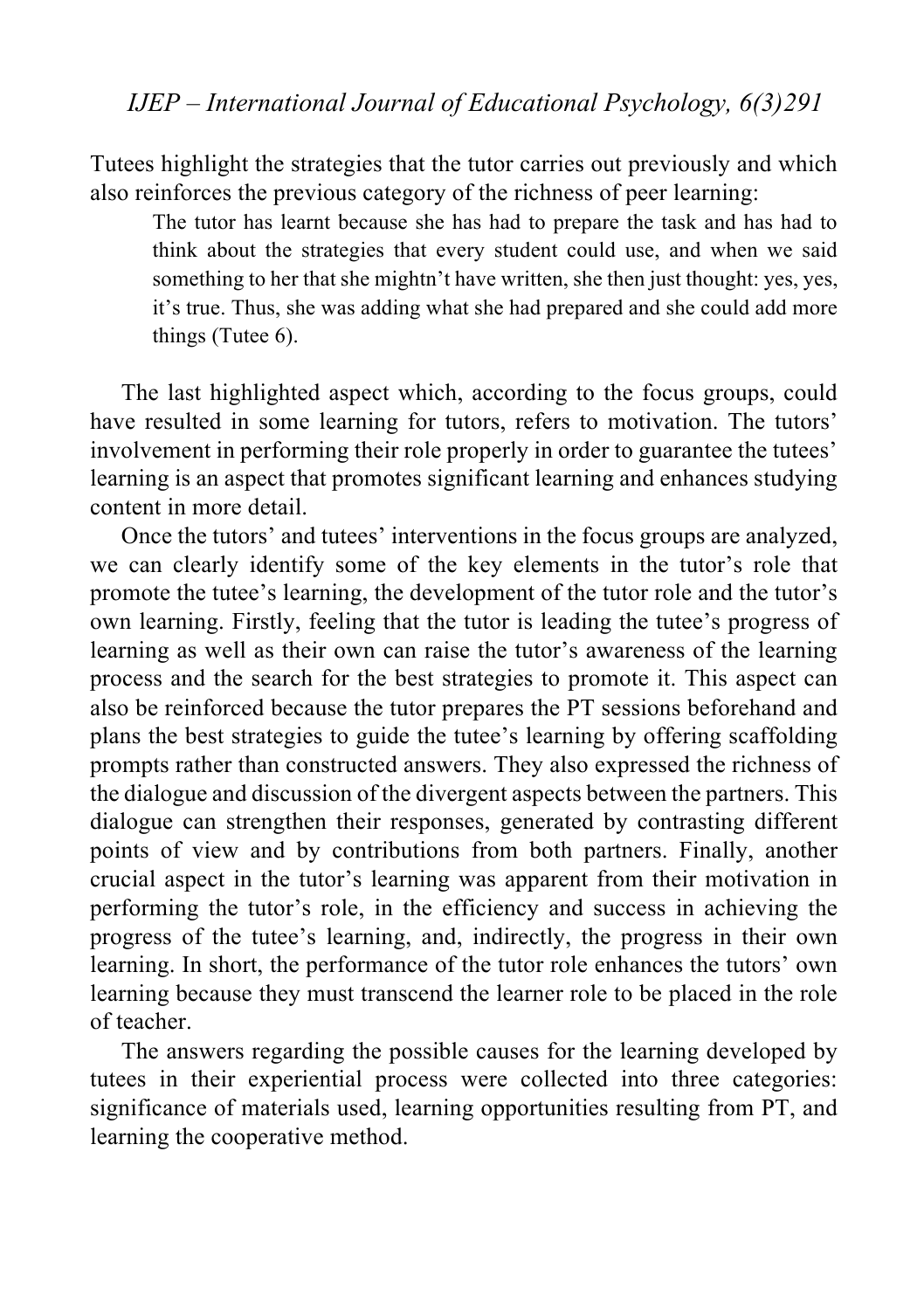The importance of materials being of the tutees' interest is highlighted in order to promote significant learning in front of this task proposal. In this sense, in the tutees' focus group, they emphasized:

Depending on the topic to work with or the text that students are given, they can get more or less involved. Because if the texts are not significant, it will then be more difficult for students to get involved. If the texts are interesting for students, then it can work much better (Tutee 2).

There are also different reasons related to peer learning that result in learning among tutees. On the one hand, there is learning due to direct help given by the tutor:

If we were kind of lost in some of the questions, he would say: look, I thought we could do this, what do you think? And from there, we would give our opinion (Tutee 4).

Also from the reflections generated by the peer interaction process, or for the type of help, close and adjusted:

It has also been helpful that the tutor has a very similar level to ours, because they have been in the same situation recently and they had a recent memory of it (Tutee 6).

Finally, we could also observe that the use of PT results in learning the CL method, which can be transferred to other situations in a simple way:

Probably, if you just go on, at first it will be very limited to that space and once students get used to it then they won't be able to just do it in that space (Tutee 2).

From the interventions of students in the different focus groups, we can see the attributions given to aspects that may have an influence on the tutees' learning. While on the one hand they identified the need for the materials used to be of the tutees' interest, the most relevant aspect is the specific incidence of PT on the improvement in the tutees' learning. Some obvious aspects are highlighted in the use of PT, such as direct help provided by the tutor, while at the same time they observe that this has to be adjusted to the tutee's specific needs and characteristics. Another aspect that stands out, which has previously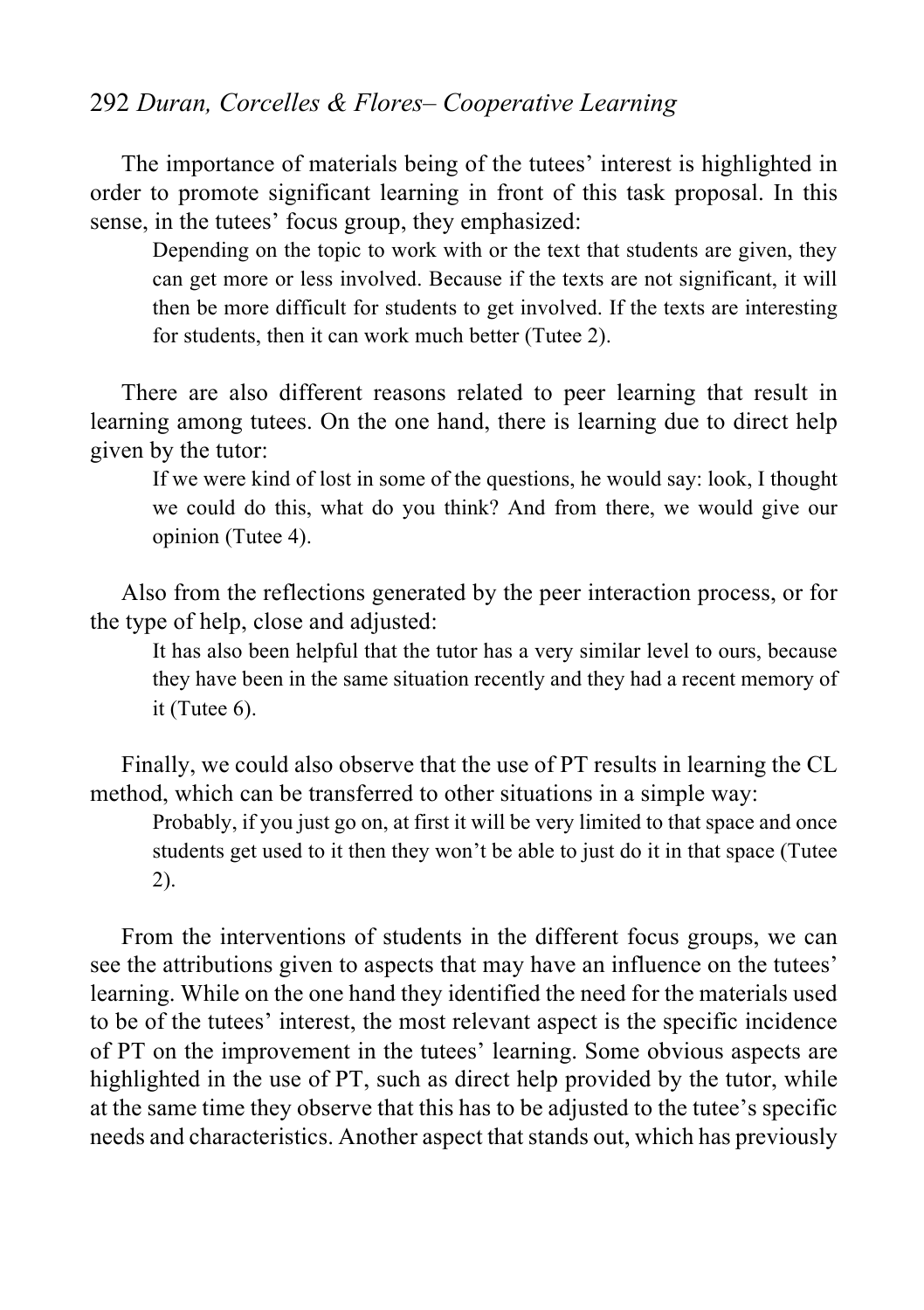been identified as a good opportunity for the tutors' learning, is the dialogue developed in the pair, as a result of reflection and contrasting divergent ideas and points of view.

The last thematic axis, related to key aspects to be considered when using CL, particularly PT, becomes important because, depending on the perceptions that participating students have during the experiential process, they may increase their expectations about it or not.

Thus, in this axis, there are different aspects that participating students perceive in the focus groups related to the implications of the students themselves: autonomy, initial training, and type of tutoring; with teachers: involvement and use of resources; also with the participation of families and the inclusive characteristics promoted by CL.

In relation to student autonomy, they pointed out the importance of adjusting help and progressively removing it in order to promote autonomy properly.

There has to be some highly guided work at first, so that everyone knows what they have to do at every moment, and then you can start progressively removing these guidelines (Tutor 6).

They also observed the importance of having sound initial training to guarantee CL development:

'If you want to work with this sort (cooperative) of methods, you need some previous training with students. Otherwise, this can lead to some chaos in the classroom, as if they are not used to working like this, some of them may get distracted' (Tutor 5).

With regard to the role of teachers, they highlighted the importance of organizing time and previously preparing the task, the need to be able to give help to tutors with more difficulties, and the professional involvement that this PT programme requires was also explicitly mentioned:

'This programme requires the training of teachers, their involvement, their positive attitude towards the programme, and especially collaborative work among teachers, they should be aware that good results may take a while. Teachers have to understand that their working day does not end at school.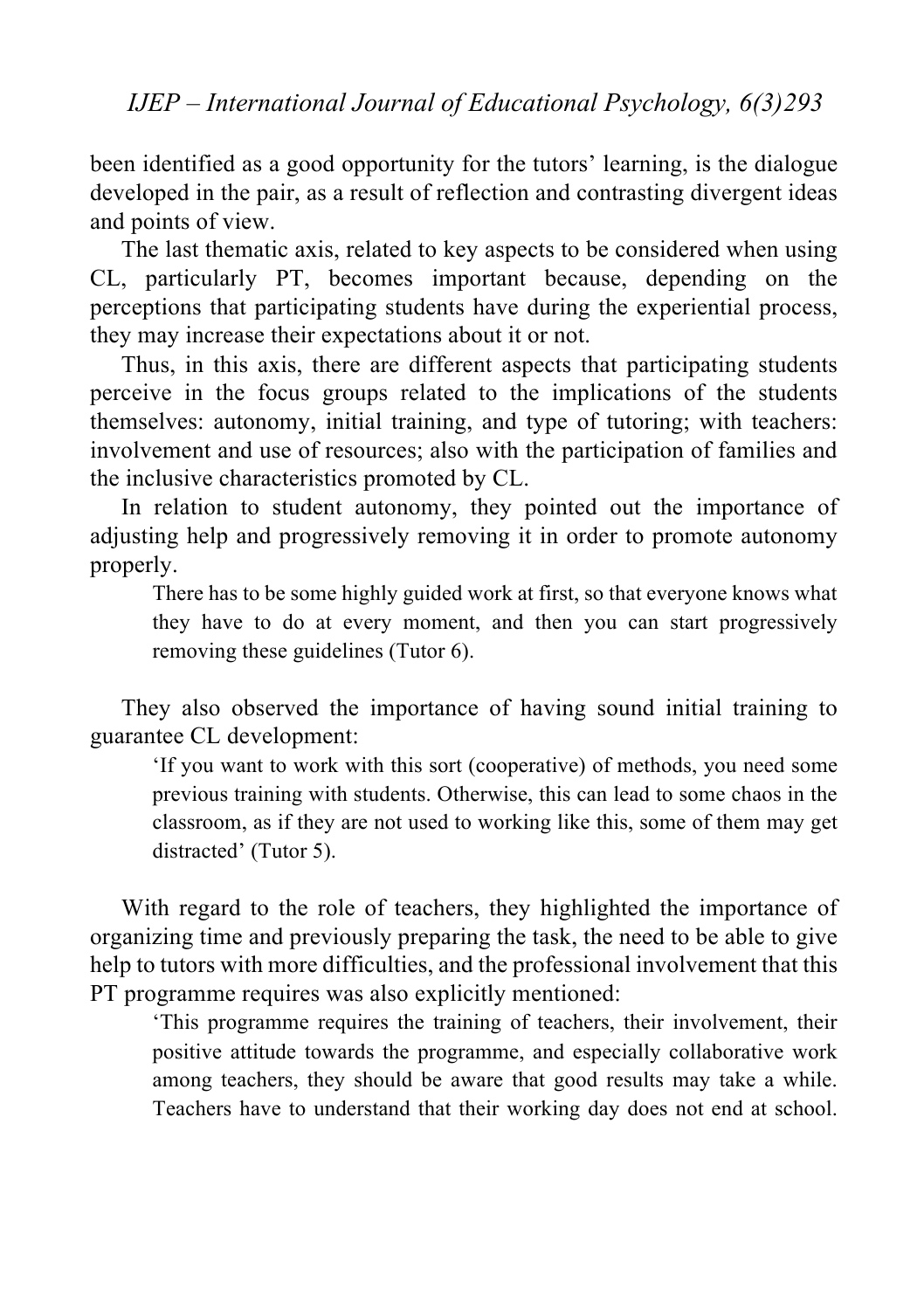This programme will require them to work at home, to be trained, to have more coordination meetings' (Tutor 5).

The tutors also pointed to the importance of properly explaining the learning experiences that tutors develop to the families so that they can understand why we use this method in the classroom.

Tutor and tutee learn; this can be disturbing for families, giving evidence of this method so that they can understand it (Tutor 1).

Finally, the potential of this programme as a good instrument for educational inclusion is highlighted.

This is a very good programme for all the students to become aware of the problems that their peers may have, that they can help them, and they can also help them back; for students with difficulties it is also positive because they feel important, they feel part of the group and this motivates them even more (Tutee 7).

Therefore, the prospective teachers, after experiencing PT, are able to see the key aspects that should be taken into account when using PT in Primary Education classrooms: properly preparing participating students with sound initial training; promoting student autonomy; handing over control to the pairs progressively; and recognizing the importance of the teacher role. The teacher role, their future role in the CL-organized classrooms, requires a willingness to cooperate and work in teams, as well as their predisposition to explain to the families the learning opportunities that every one of the roles developed can offer and involve them in their children's learning process.

#### **Conclusions**

The results of the questionnaire show that group B, who experienced CL, had a significantly higher improvement in the Expectancy scale and in the Index of CL use, than group A, who only received conceptual training. However, there were no significant differences between the two groups either in the Value or Cost scales. Therefore, the hypothesis of our study was partially met.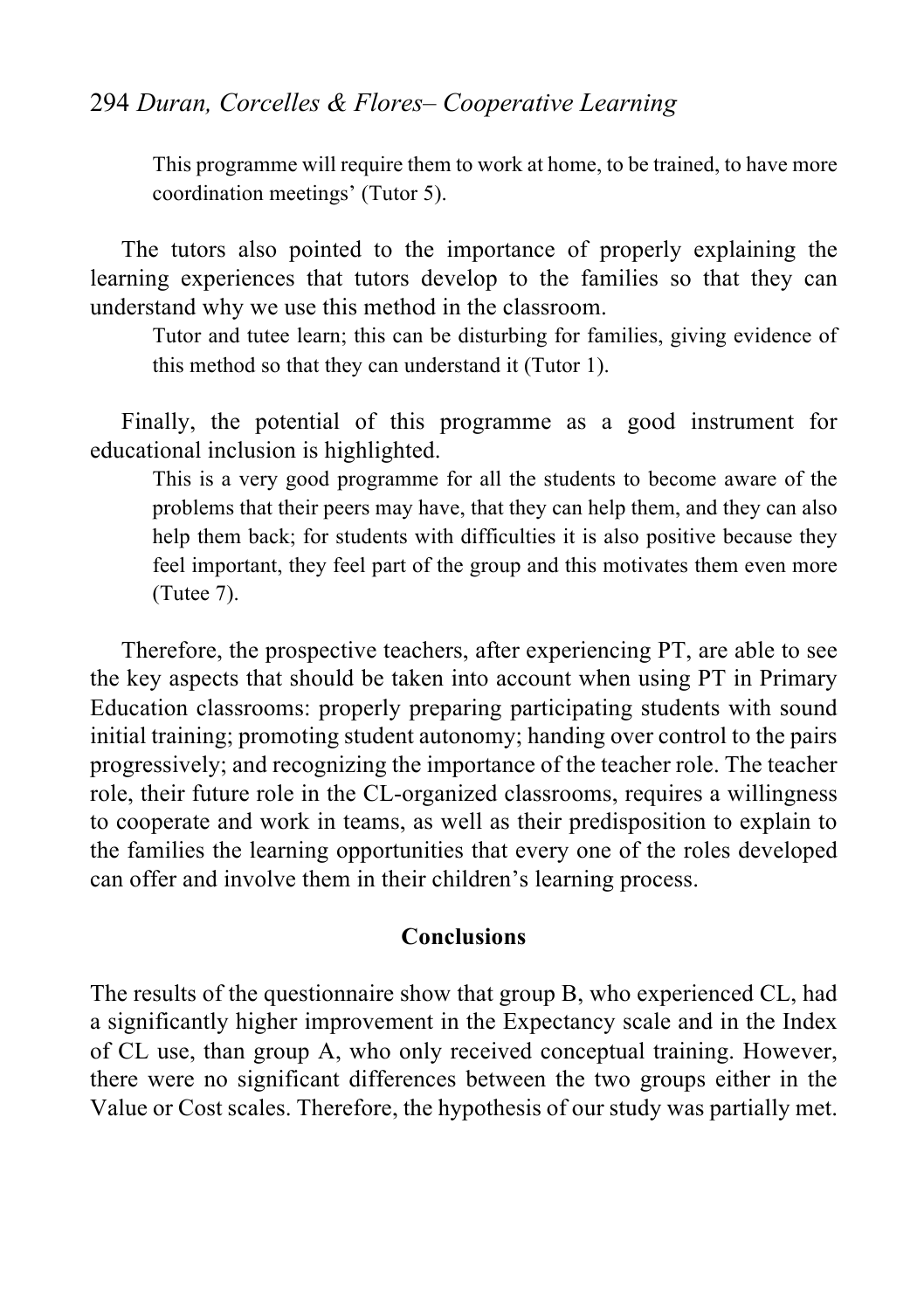## *IJEP – International Journal of Educational Psychology, 6(3)295*

This result shows that CL conceptual training and experiencing in the university classroom have a direct impact on the improvement of expectations of CL success among university students and their predisposition to use it in the classroom in the future. This means that experiencing CL allowed students to perceive themselves as more self-efficient and with more skills to achieve success by taking into consideration the characteristics of context (their pupils, the classroom, and the support that this strategy gets from the educational institution). From the calculation proposed by Abrami et al. (2004), we can estimate that these prospective teachers will be more willing to use CL in the classroom. As these authors observed, the expectancy of success seems to do with the three factors (value, expectancy, and cost), the most relevant to distinguish those teachers that use CL and persist in time from those who do not. Teachers need to believe that they have the skills to successfully implement CL and that the context is appropriate for an effective use.

Nevertheless, those students experiencing CL did not get significant differences in the Value scales in comparison to the group that only received conceptual training. A possible interpretation for this result is that conceptual training seems sufficient for both groups to improve their perceptions of the value of CL.

There were no significant differences in the Cost scale either. According to Abrami et al. (2004), this factor is not very determining at the moment of distinguishing teachers that use CL from those who do not. That is, there may be teachers using it and saying that the cost is high, and others not using it for this very same reason. Thus, according to these authors, cost indicators are not a decisive element when implementing CL in the classroom.

The qualitative data from the CL experiencing situations (through PT) show what learning perceptions this group of students has, which probably may have allowed them to increase their expectations with regard to it and can account for the improvement detected in expectancy and index of use. Firstly, both groups of students (tutors and tutees) pointed at the learning opportunity offered by the roles developed during the implementation of PT as strength; which means, on the one hand, that the development of roles in a CL classroom promotes positive interdependency among individuals that cooperate and this relationship leads to joint learning (Topping, Duran, & Van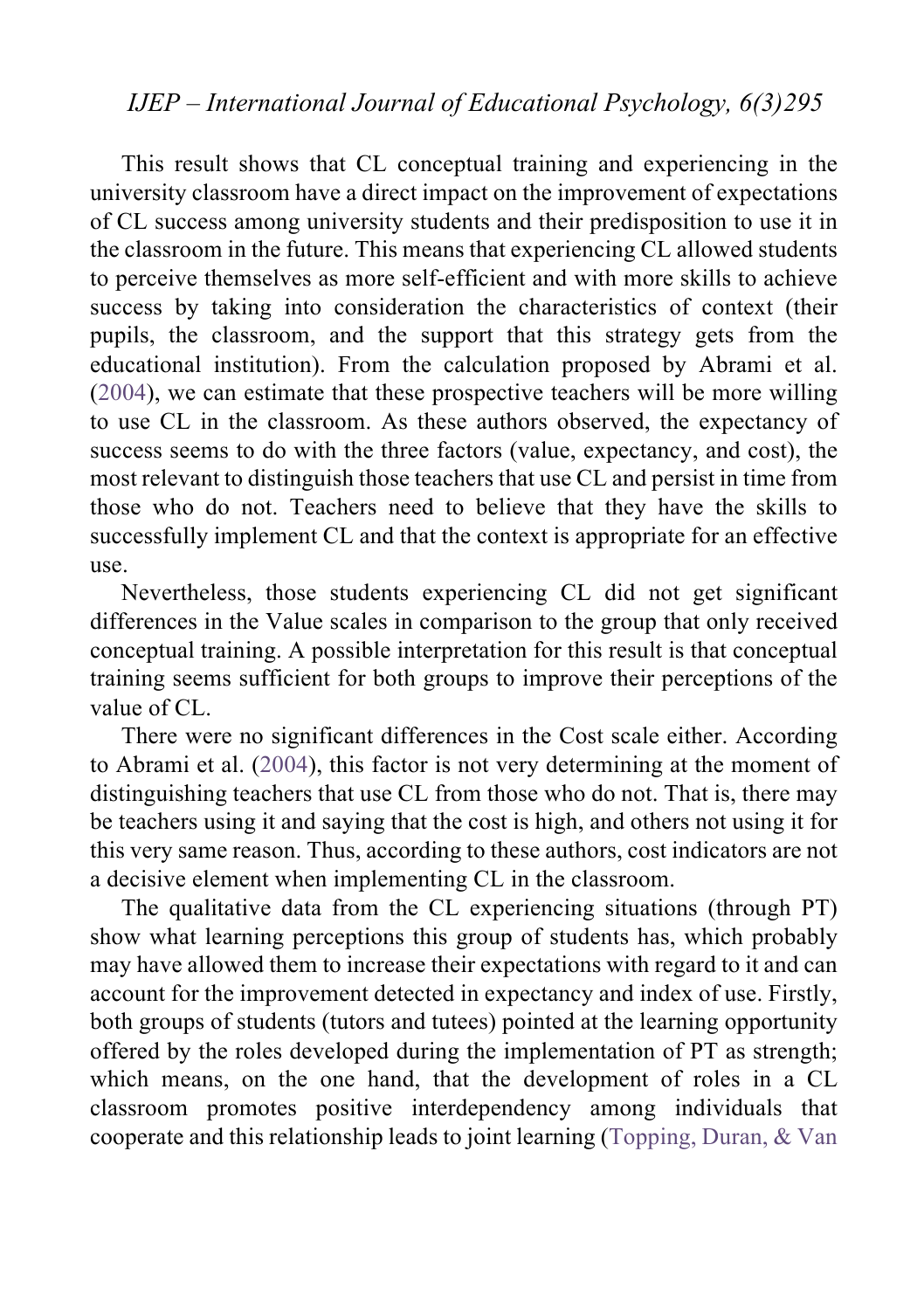Keer, 2016). Dialogue, discussion and reflection between pair members are taken as elements that promote this learning. Moreover, they perceive that tutees' learning has to do with the nature of the interaction established between them, essentially the nature of the help received, which they define as close and adjusted to their needs. Part of the learning perceived by both roles (tutors and tutees) also refers to the materials used: whereas for tutors previously preparing the material to work on implies an effort, but at the same time also a good opportunity to learn, for tutees significant materials can be the key to learning. Likewise, tutees highlighted that experiencing PT in the university classroom is already a good way of learning the cooperative method and improving expectations concerning CL without explicitly detailing it.

Finally, the students themselves have been able to reflect on the key aspects to consider when implementing CL in the future that may increase their expectations regarding this method and therefore increase their use in Primary Education classrooms. Thus, they refer to their role in promoting student autonomy; to the need for sound initial training to achieve success in its development; to types of PT (fixed and reciprocal tutoring); the teacher's involvement when preparing the activity and revising materials, as well as their mediation and help to tutors with greater needs. In this anticipation of factors for a future CL use, students also identified supports, such as family participation. Finally, some elements that literature describes as arguments to support CL, such as PT goodness at including students in the classroom, are given by the students' own reflections from experiencing this method in the university classroom. In short, prospective teachers take it for granted that they are going to use CL in their classrooms and are aware of the factors to be considered for this implementation.

Obviously, this study has limitations: the reduced size of the simple, in a specific university and cultural context makes it difficult to generalize results. Nevertheless, it seems that the challenge that our educational systems have to introduce CL as a regularly used method in the classrooms requires conceptual training about this topic for prospective teachers, which can have an impact on the Value and Cost of CL. But what does seem to make a difference, increasing the possibilities that in the future teachers use CL in their classrooms, is the opportunities which we offer them to experience CL and reflect about it. Experiencing CL as a student is indeed what generates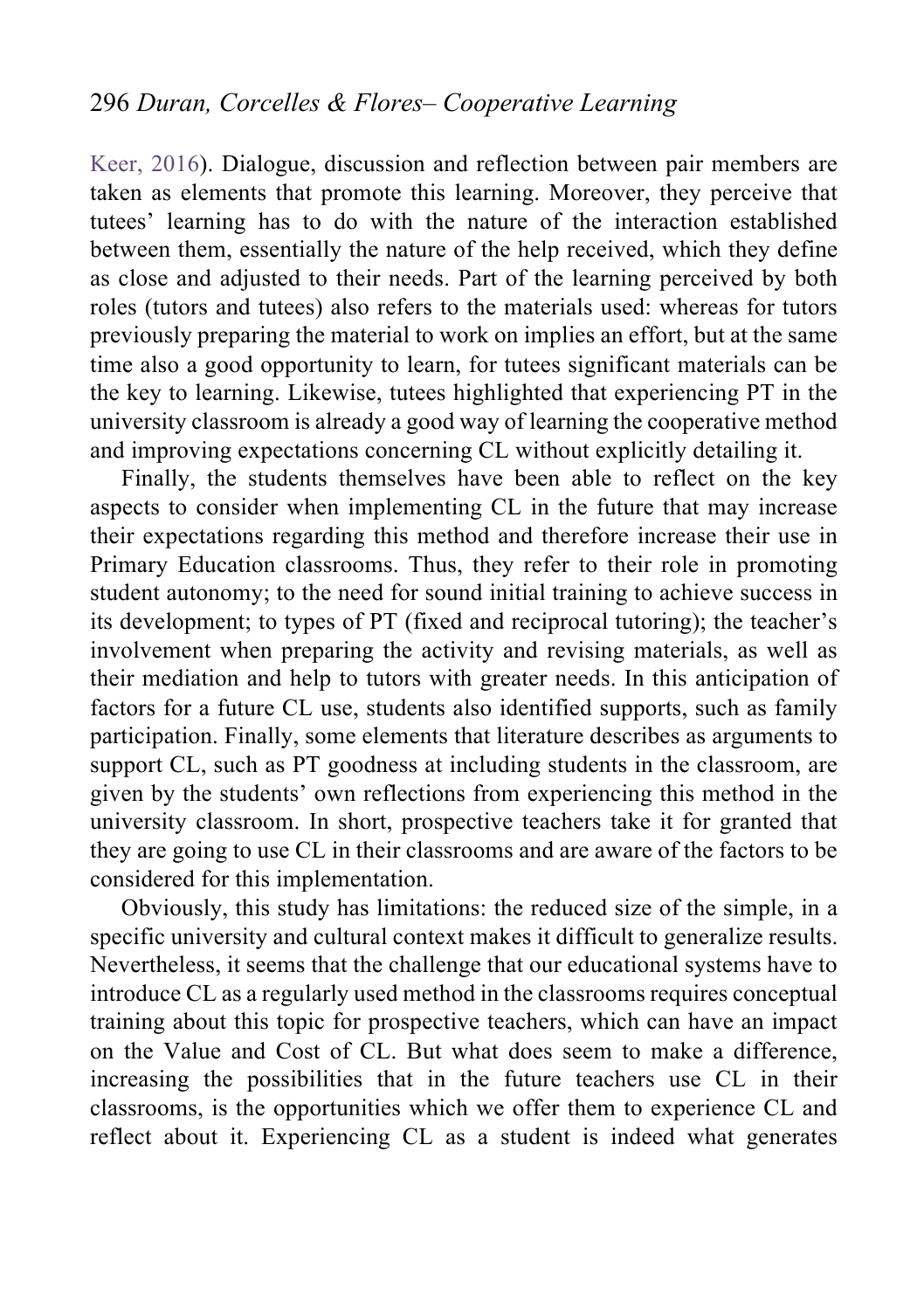*IJEP – International Journal of Educational Psychology, 6(3)297*

expectations of success in its use. The combined use of conceptual training and experience of CL is what the Teacher Training education has to offer to the future teachers in order to help them to include CL in the future.

#### **Acknowledgments**

This work was supported by the Catalan Department of Finance and Knowledge under Grant [ARMIF 00011].

#### **References**

- Abrami, P.C., Poulsen, C., & Chambers, B. (2004). Teacher motivation to implement an educational innovation: Factors differentiating users and non-users of cooperative learning. *Educational Psychology, 24*(2), 201–216. doi:10.1080/0144341032000160146
- Barr, R., & Tagg, J. (1995). From teaching to learning. A new paradigm for undergraduate education. *Change, 27*, 13-25.
- Cohen, E.G, Brody, C.M., & Sapon-Shevin, M. (2004*). Teaching Cooperative Learning. The challenge for teacher education.* Albany, NY: State University of New York Press.
- Creswell, J.W. (2015). *A concise introduction to mixed methods research*. Thousand Oaks (CA): Sage Publications.
- Duran, D., Flores, M., Oller, M., Thomson-Garay, L., & Vera, I. (2016). *Reading in pairs. Peer tutoring for reading and speaking in English as a foreign language.* Barcelona: Horsori**.**
- Gillies, R.M. (2007). *Cooperative Learning. Integrating theory and practice*. Thousand Oaks (CA): Sage Publications.
- Gillies, R.M. (2014). Cooperative Learning: Developments in Research. *International Journal of Educational Psychology, 3*(2), 125-140. doi: 10.4471/ijep.2014.08
- Gillies, R.M., & Boyle, M. (2008). Teachers' discourse during cooperative learning and their perceptions of this pedagogical practice. *Teaching and Teacher Education, 24,* 1333-1348. doi:10.1016/j.tate.2007.10.003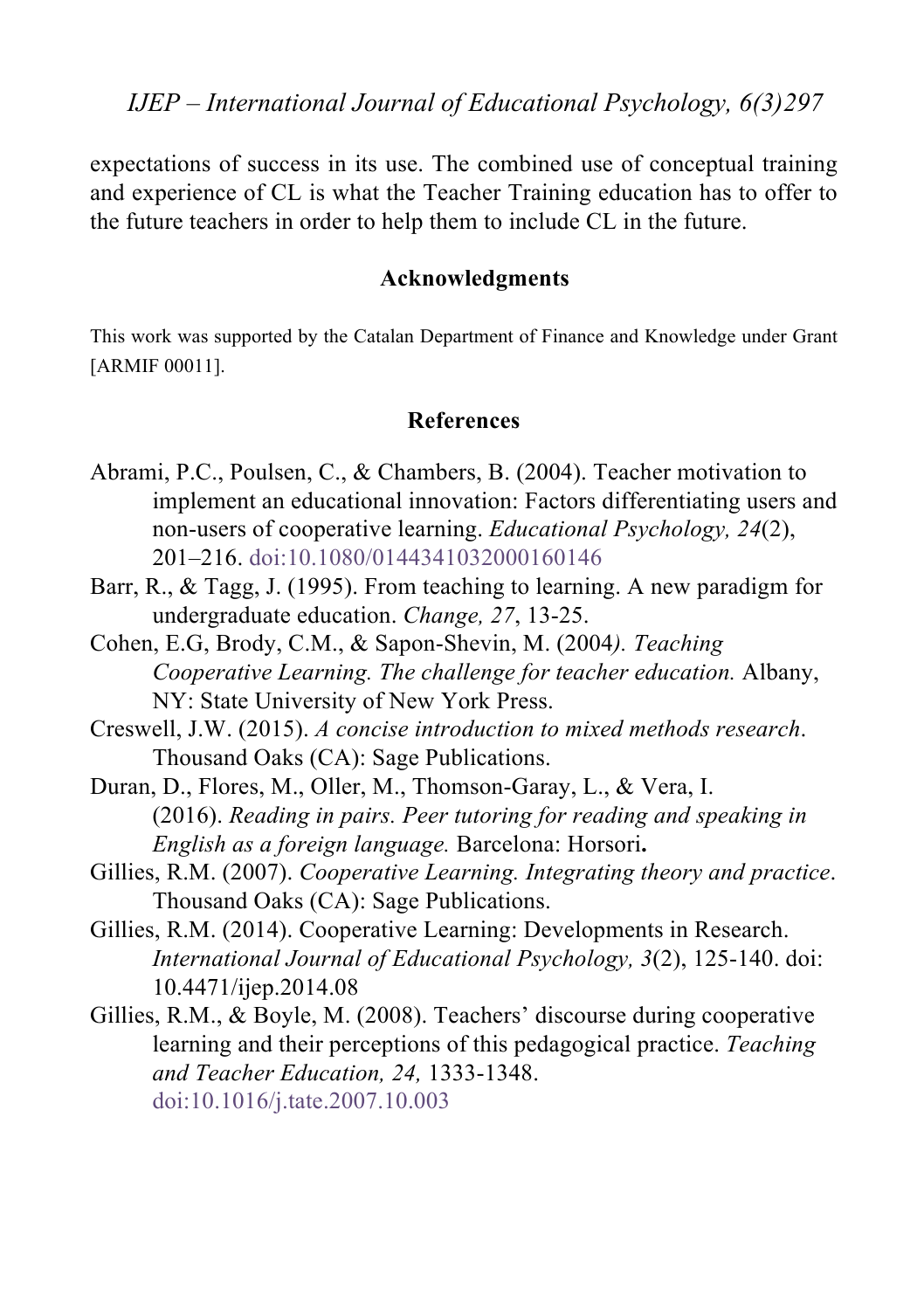- Hennessey, A. & Dionigi, R.A. (2013). Implementing cooperative learning in Australian primary schools: Generalist teachers' perspectives. *Issues in Educational Research, 23* (1), 52-68
- Ishler, A.L., Johnson, R.T., & Johnson, D.W. (1998). Long-term effectiveness of a statewide staff development program on cooperative learning. *Teaching and Teacher Education, 14*(3), 273-281.
- Johnson, D.W., & Johnson, R.T. (2009). An educational psychology success story: Social Interdependence Theory and Cooperative Learning. *Educational Researcher, 38*(5), 365-379. doi:10.3102/0013189X09339057
- Johnson, D.W., & Johnson, R.T. (2014)*.* Cooperative Learning in 21st Century. *Anales de Psicología*, *30*(3), 841-851.
- Jolliffe, W. (2015). Bridging the gap: Teachers cooperating together to implement cooperative learning. *Education 3-13, 43*(1), 70-82. doi:10.1080/03004279.2015.961719
- Kaendler, C., Wiedmann, M., Rummel, N., & Spada, H. (2015). Teacher competences for the implementation of Collaborative Learning in the classroom: A framework and research review. *Educational Psychology Review, 27*, 505-536. doi:10.1007/s10648-014-9288-9
- Kagan, S. (2005). New Cooperative Learning, Multiple Intelligences and Inclusion. In J.W. Putnam, *Cooperative Learning and Strategies for Inclusion*. Baltimore, MA: Paul H. Brookes Publishing.
- Koutselini, M. (2009). Teacher misconceptions and understanding of cooperative learning: An intervention study. *Journal of Classroom Interaction, 43*(2), 34-44.
- Krol, K., Sleegers, P., Veenman, S., & Voeten, M. (2008). Creating cooperative classrooms: Effects of a two-year staff development program. *Educational Studies, 34*(4), 343- 360. doi:10.1080/03055690802257101
- Kyndt, E., Raes, E., Lismont, B., Timmers, F., Cascallar, E., & Dochy, F. (2013). A meta-analysis of the effects of face-to-face cooperative learning. Do recent studies falsify or verify earlier findings? *Educational Research Review, 10*, 133-149. doi:10.1016/j.edurev.2013.02.002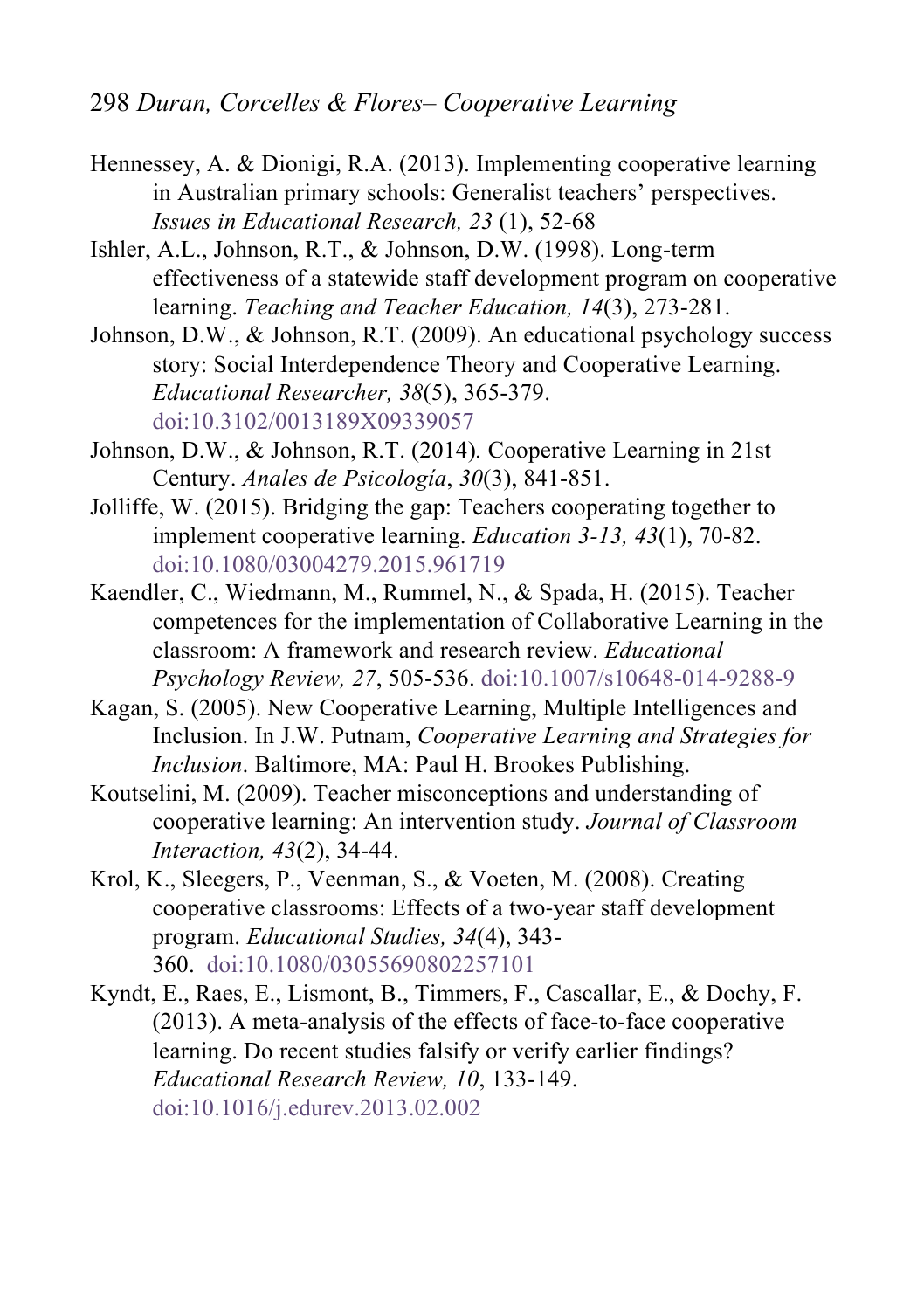*IJEP – International Journal of Educational Psychology, 6(3)299*

- Lobato, C. (1998). *El trabajo en grupo. Aprendizaje cooperativo en secundaria*. Bilbao: Euskal Herriko Unibertsitatea.
- Mayordomo, R.M., & Onrubia, J. (2015). *El aprendizaje cooperativo*. Barcelona: UOC.
- Perrenoud, P. (2001). The key to social fields: Competencies of an autonomous actor. In D.S. Rychen & L.H. Salganik (Eds.), *Defining and Selecting Key Competences*. Göttingen: Hogrefe & Huber.
- Prieto, J.A., Fernández, J., Cecchini, J.A., Méndez, A. & Méndez, D. (2016). Teachers' attitude and perception towards cooperative learning implementation: Influence of continuing training. *Teaching and Teacher Education, 59*, 438-445. doi:10.1016/j.tate.2016.07.020
- Rué, J. (1998). El aula: un espacio para la cooperación. In C. Mir (Coord.), *Cooperar en la escuela. La responsabilidad de educar para la democracia*. Barcelona: Graó.
- Ruys, I., Van Keer, H., & Aelterman, A. (2014). Student and novici teachers' stories about collaborative learning implementation. *Teachers and Teaching: Theory and Practice*, *20*(6), 688-703. doi:10.1080/13540602.2014.885705
- Rychen, D.S., & Salganik L.H. (Eds.) (2001). *Defining and selecting key competences*. Göttingen: Hogrefe & Huber.
- Sharan, S., & Sharan, S. (1994). *Handbook of Cooperative Learning Methods*. London: Praeger.
- Sharan, Y. (2010). Cooperative Learning for academic and social gains: Valued pedagogy, problematic practice. *European Journal of Education, 45,* 2, 300-313. doi:10.1111/j.1465-3435.2010.01430.x
- Sharan, Y. (2015). Meaningful learning in the cooperative classroom*. Education 3-13, 43*, 1, 83-94. doi:10.1080/03004279.2015.961723
- Stainback, S., & Stainback, W. (1999). *Curriculum consideration in inclusive classrooms*. Baltimore: Paul H. Brookes.
- Topping, K., Duran, D., & Van Keer, H. (2016). *Using peer tutoring to improve reading skills*. London: Routledge.
- Veenman, S., van Benthum, N., Boosma, D., van Dieren, J., & van der Kemp, N. (2002). Cooperative learning and teacher education. *Teaching and Teacher Education,* 18, 87–103.